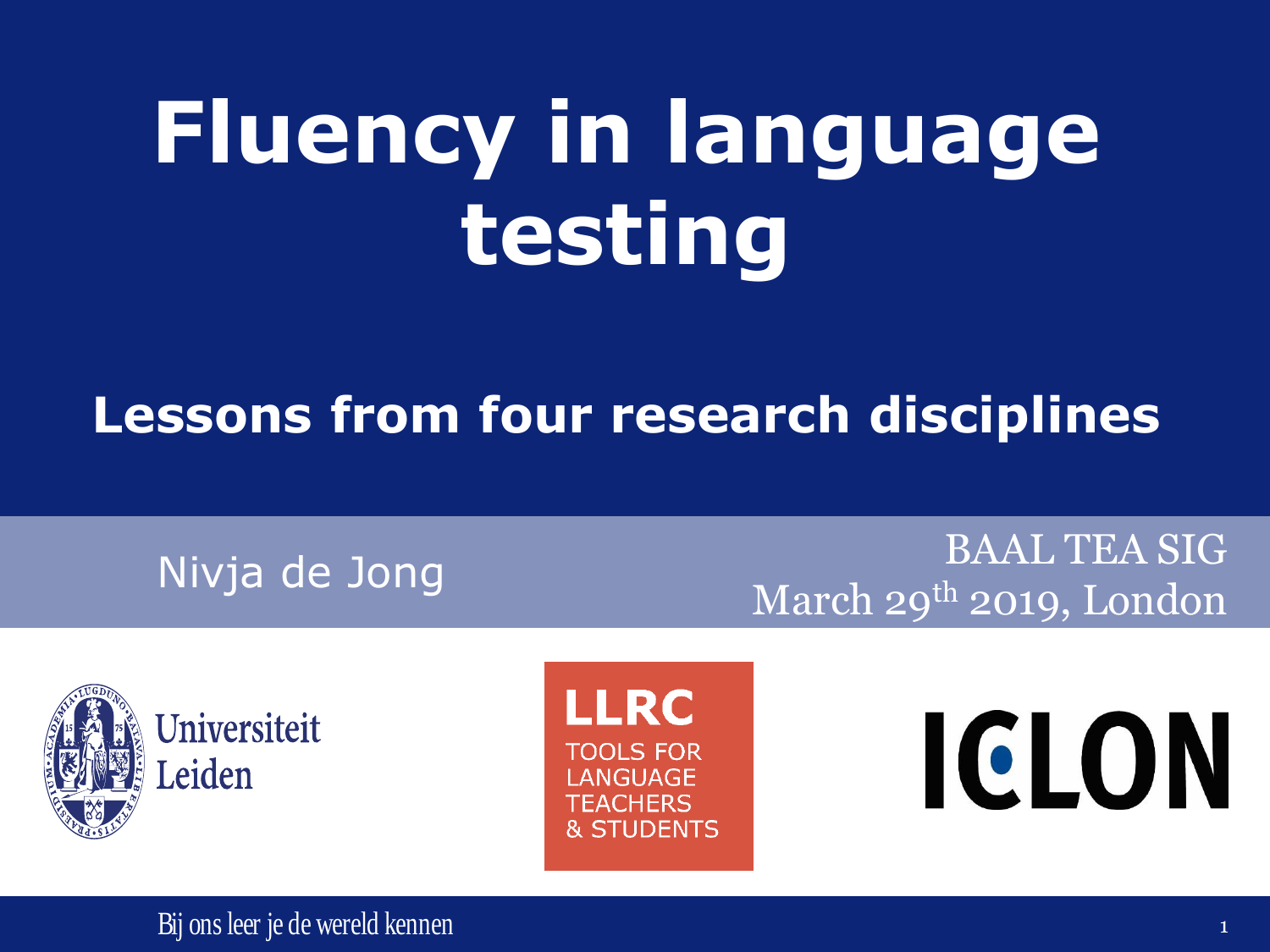### **Current realization of fluency in testing**

#### **IELTS, ACTFL-OPI, TOEFL, PTEA:**

**As part of their assessment of speaking proficiency** *Judges have instructions to consider as disfluent speech:*

- Occurrence of (unnatural) filled and unfilled pauses
- Slow (or unnatural, staccato) pace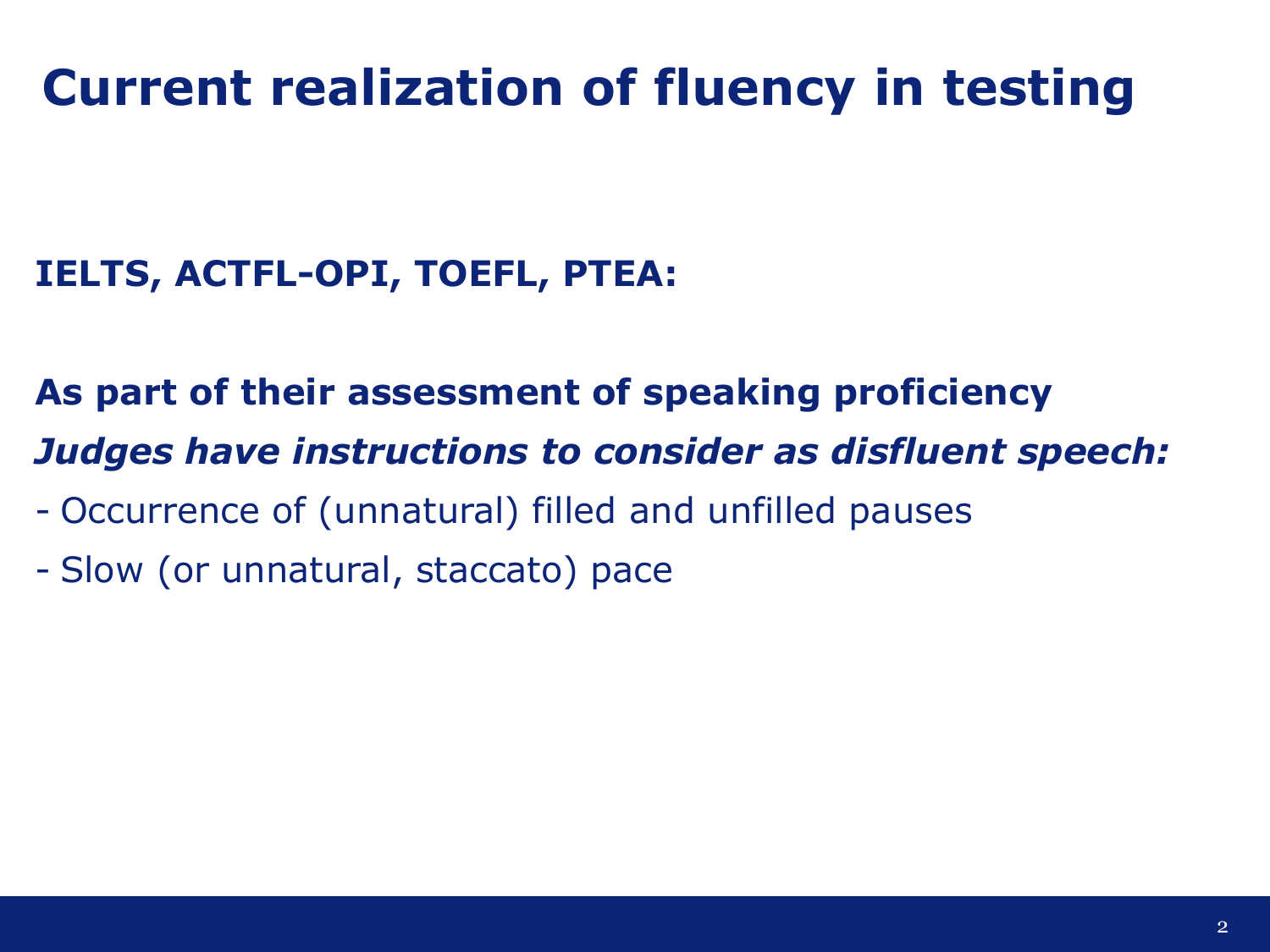### **Overview**

- Applied linguistics
- Psycholinguistics
- Conversation analysis
- Sociolinguistics



Talk largely based on:

De Jong, N. H. (2018). Fluency in second language testing: Insights from different disciplines. *Language Assessment Quarterly*, 15(3), 237-254.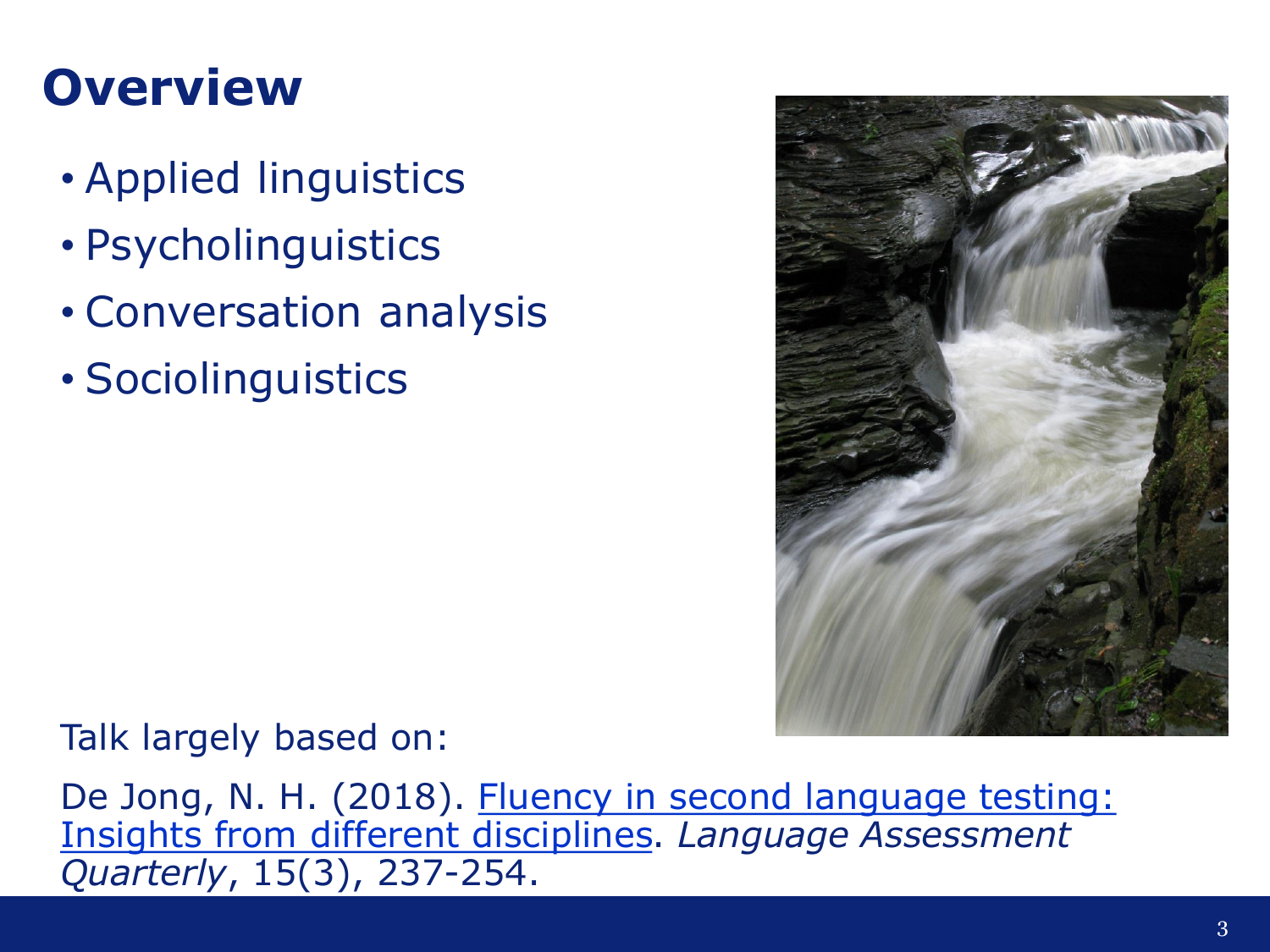### **Relating objective measures to subjective ratings**

Instructed judges rate *fluency:*

- 84% of variance explained by objective measures in speech

Manipulated speed (speech rate and articulation rate):

- Same effect on ratings of native and nonnative speech

Bosker et al., 2013; Bosker et a., 2014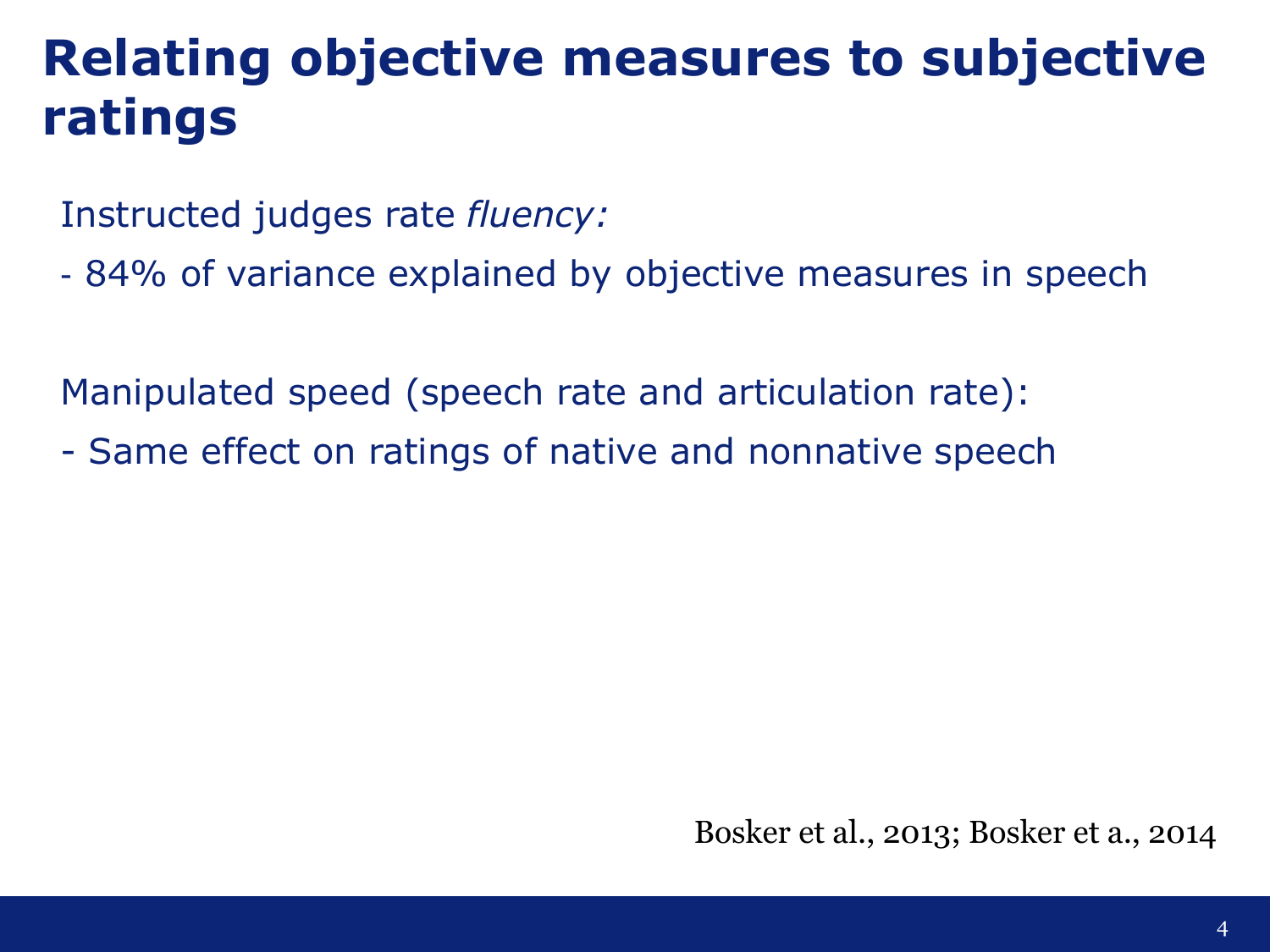### **Fluency part of speaking ability?**

• Theoretical basis

(e.g. Bachman & Palmer, 1990; Canale & Swain, 1980; Celce-Murcia, 2007)

+

• Empirical basis?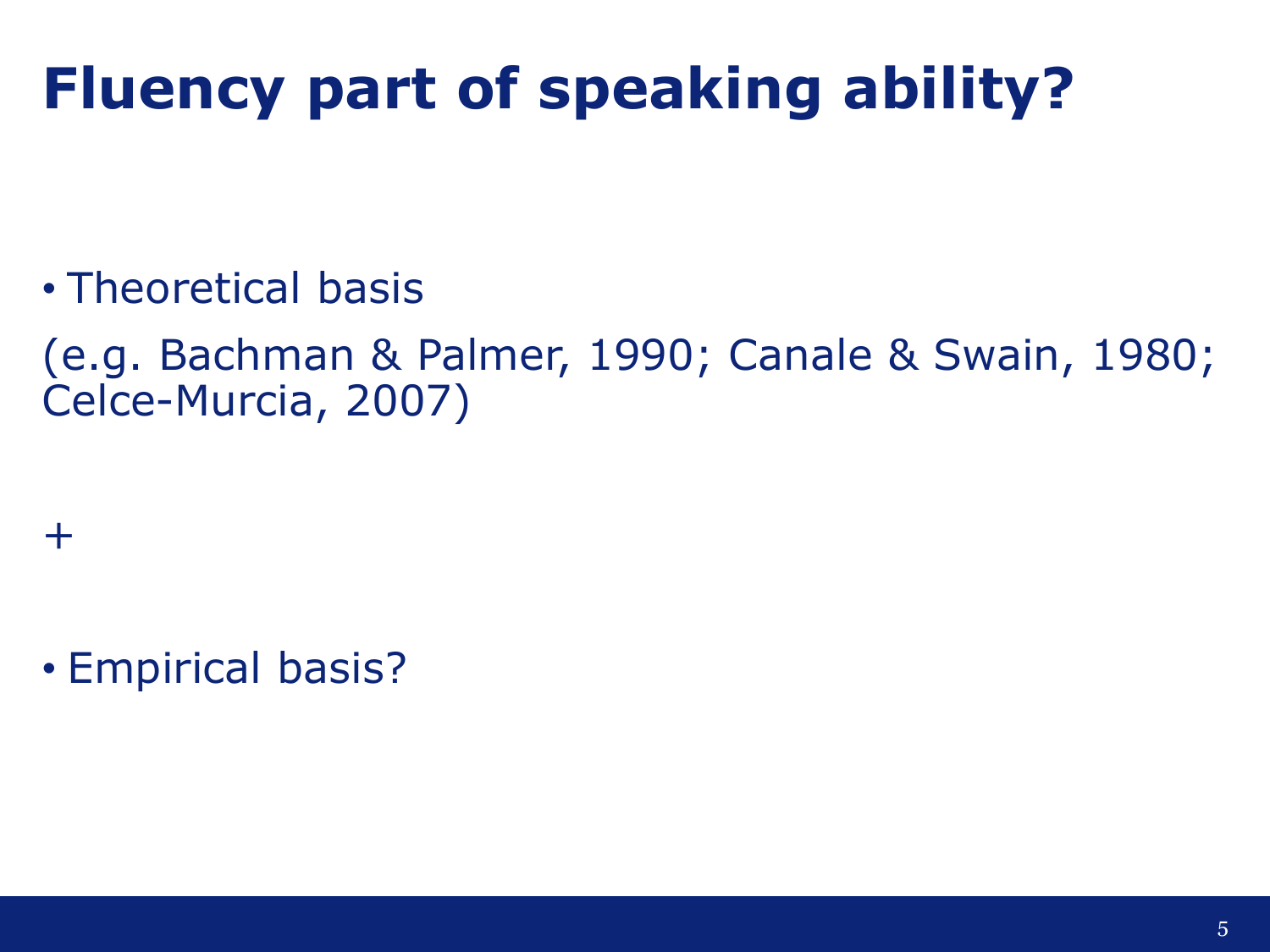### **Communicative speaking competence: KNOWLEDGE OF**

- 1. Words and chunks;
- 2. Morphosyntax;
- 3. Pronunciation;
- 4. Nonverbal gestures;
- 5. Pragmatic knowledge;
- 6. Strategies for speaking;
- 7. Rules for interaction.

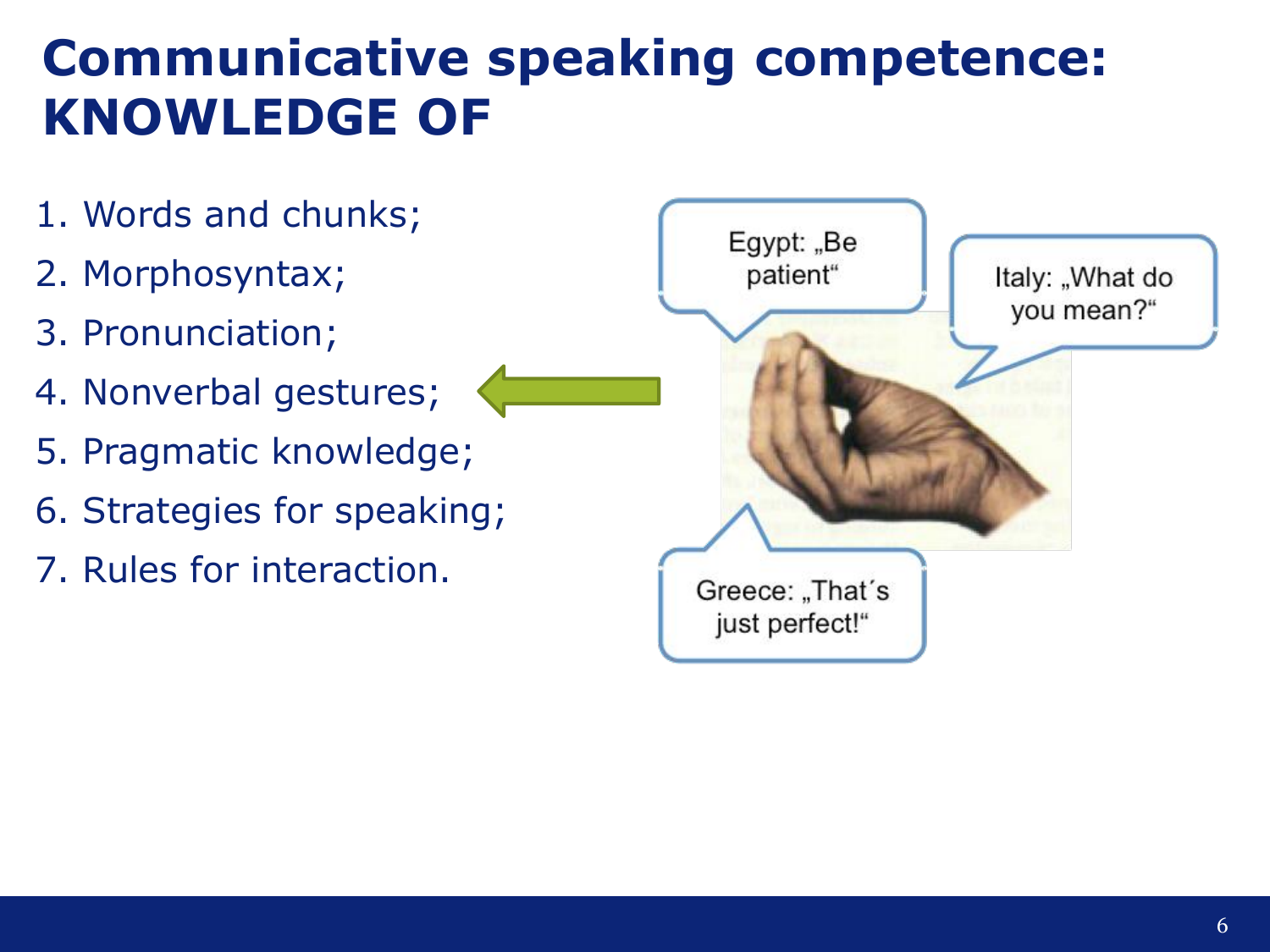#### **Communicative speaking competence: SKILLS IN**

#### *Fast access to:*

- 1. Words and chunks;
- 2. Morphosyntax;
- 3. Pronunciation;
- 4. Nonverbal gestures;
- 5. Pragmatic knowledge;
- 6. Strategies for speaking;
- 7. Rules for interaction.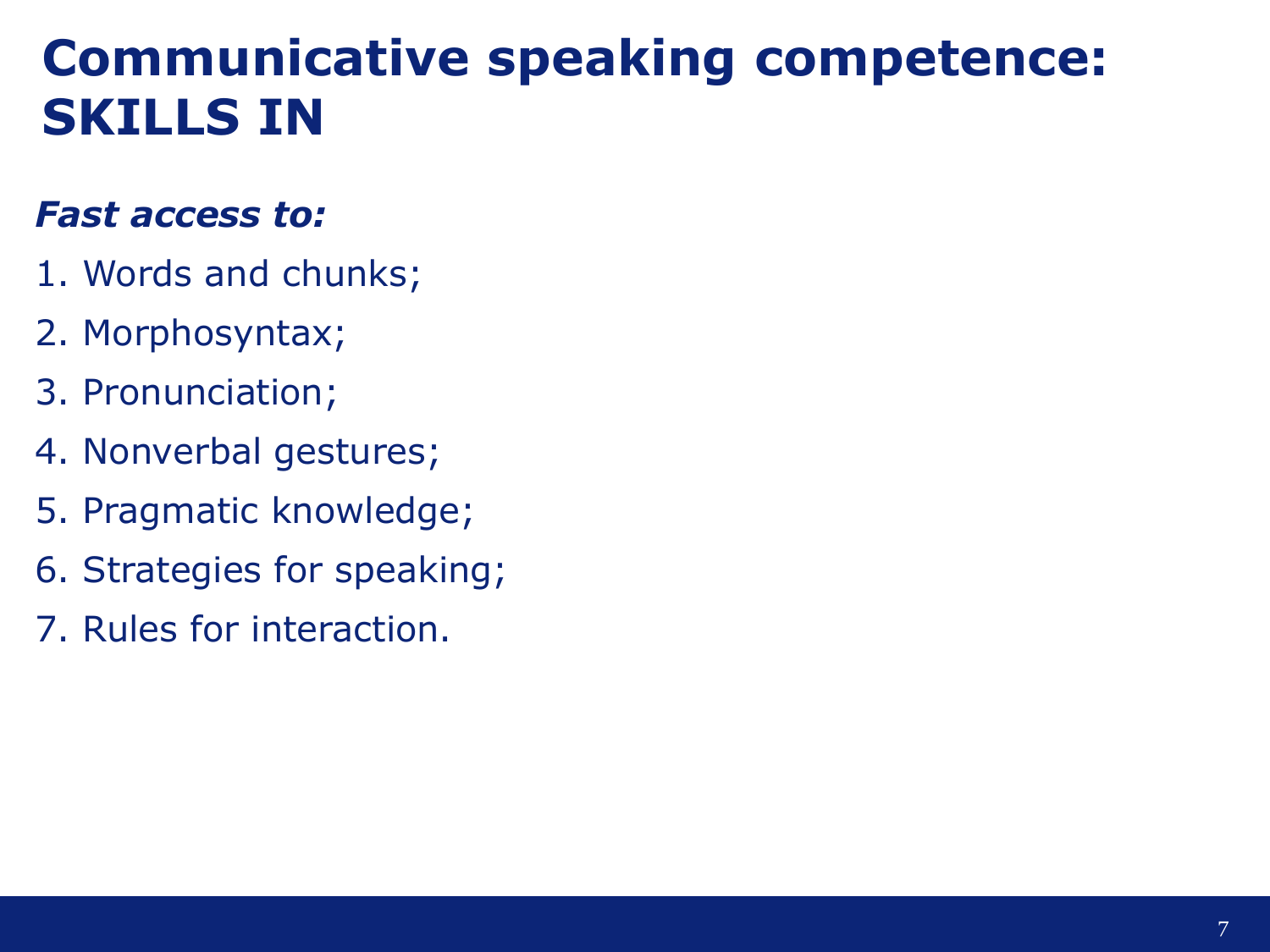### **Empirical basis: Focus on 'linguistic' knowledge and skills**

#### *Knowledge and fast access to:*

- 1. Words and chunks;
- 2. Morphosyntax;
- 3. Pronunciation;
- 4. Nonverbal gestures;
- 5. Pragmatic knowledge;
- 6. Strategies for speaking;
- 7. Rules for interaction.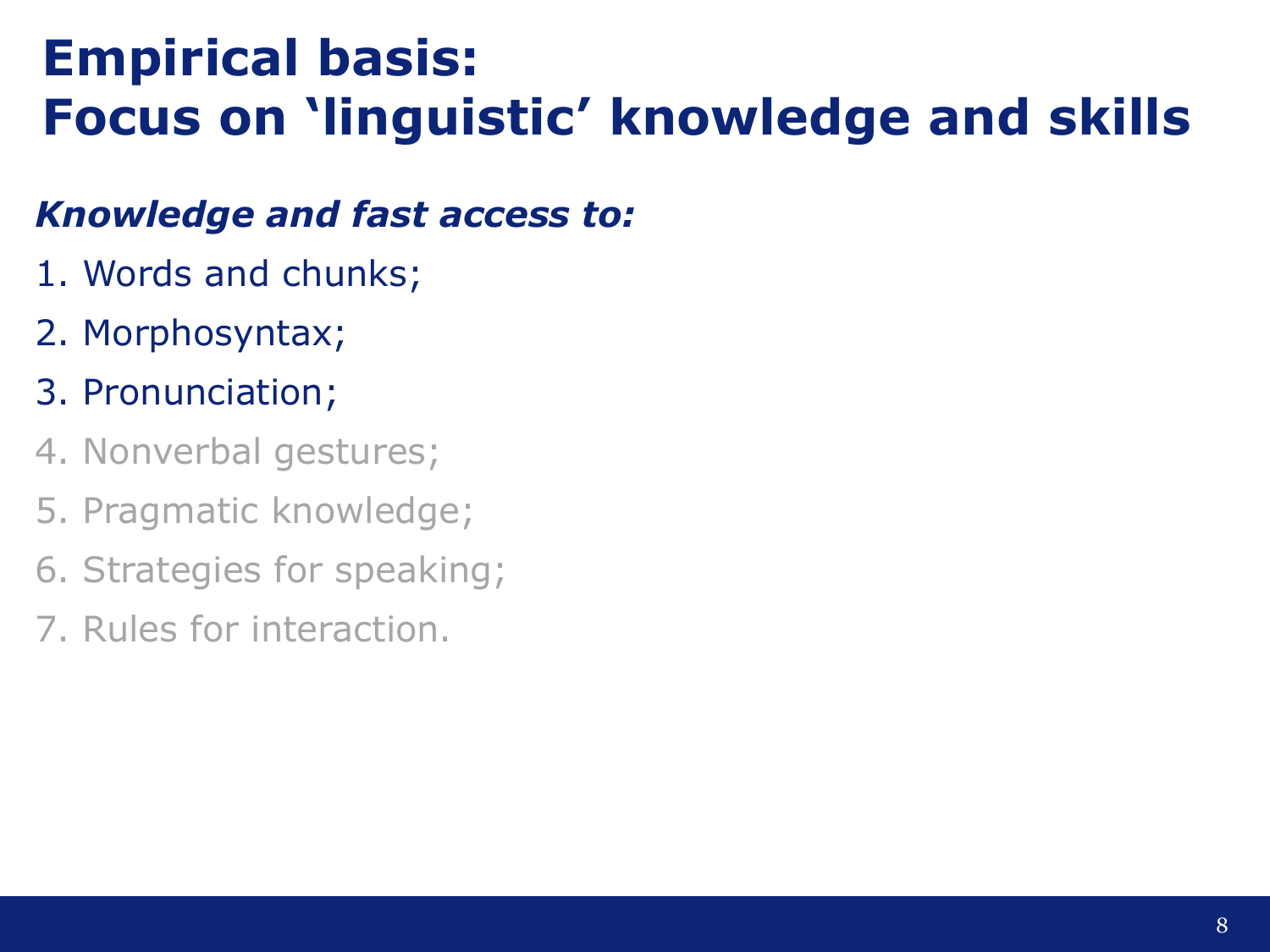### **Relating L2 fluency to L2 linguistic knowledge & skills**

#### *METHOD*

8 speaking tasks to measure aspects of L2 fluency

6 tasks to measure L2 knowledge & skills

#### *RESULTS differed per fluency aspect*

- **Articulation rate**: strong relation with L2 knowledge and skills
- **Silent and filled pauses**: medium relation with L2 knowledge and skills
- **Duration of pauses**: weak relation with L2 knowledge and skills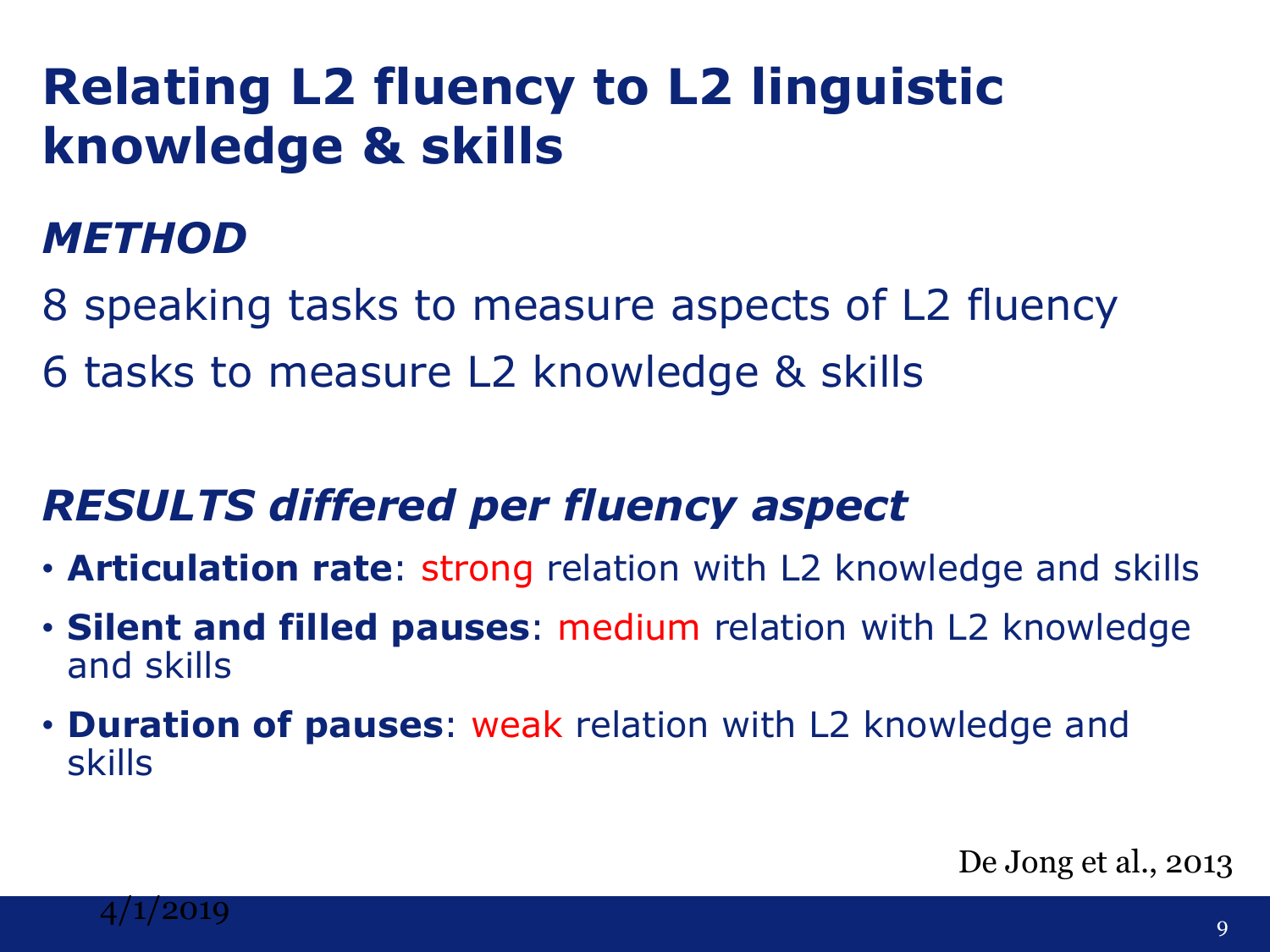### **Viewpoints on fluency**

#### • **Applied linguistics**

- Speaker: linguistic knowledge and skills
- Listener: ratings based on objective measures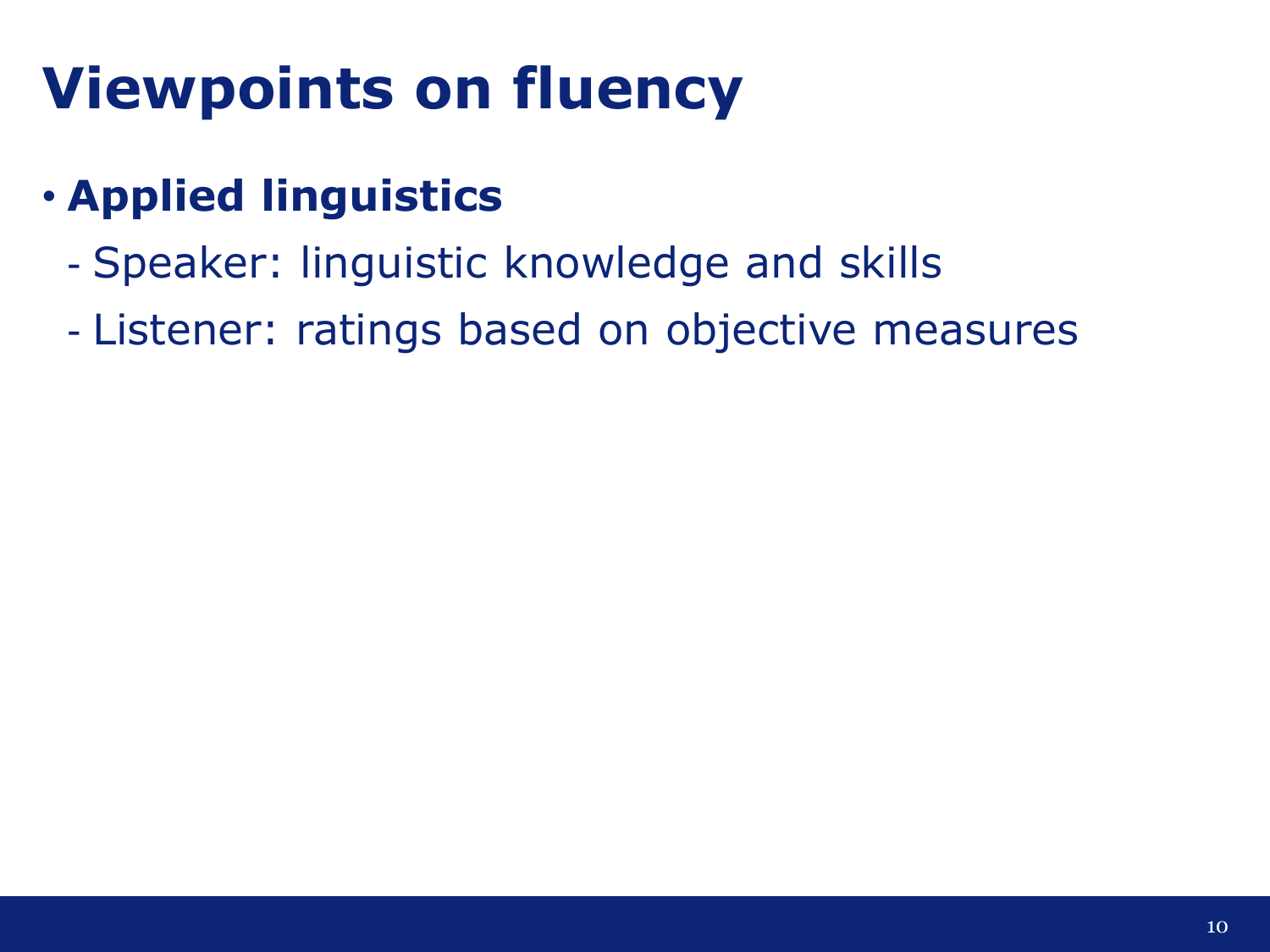## **Overview**

- Applied linguistics
- Psycholinguistics
- Conversation analysis
- Sociolinguistics

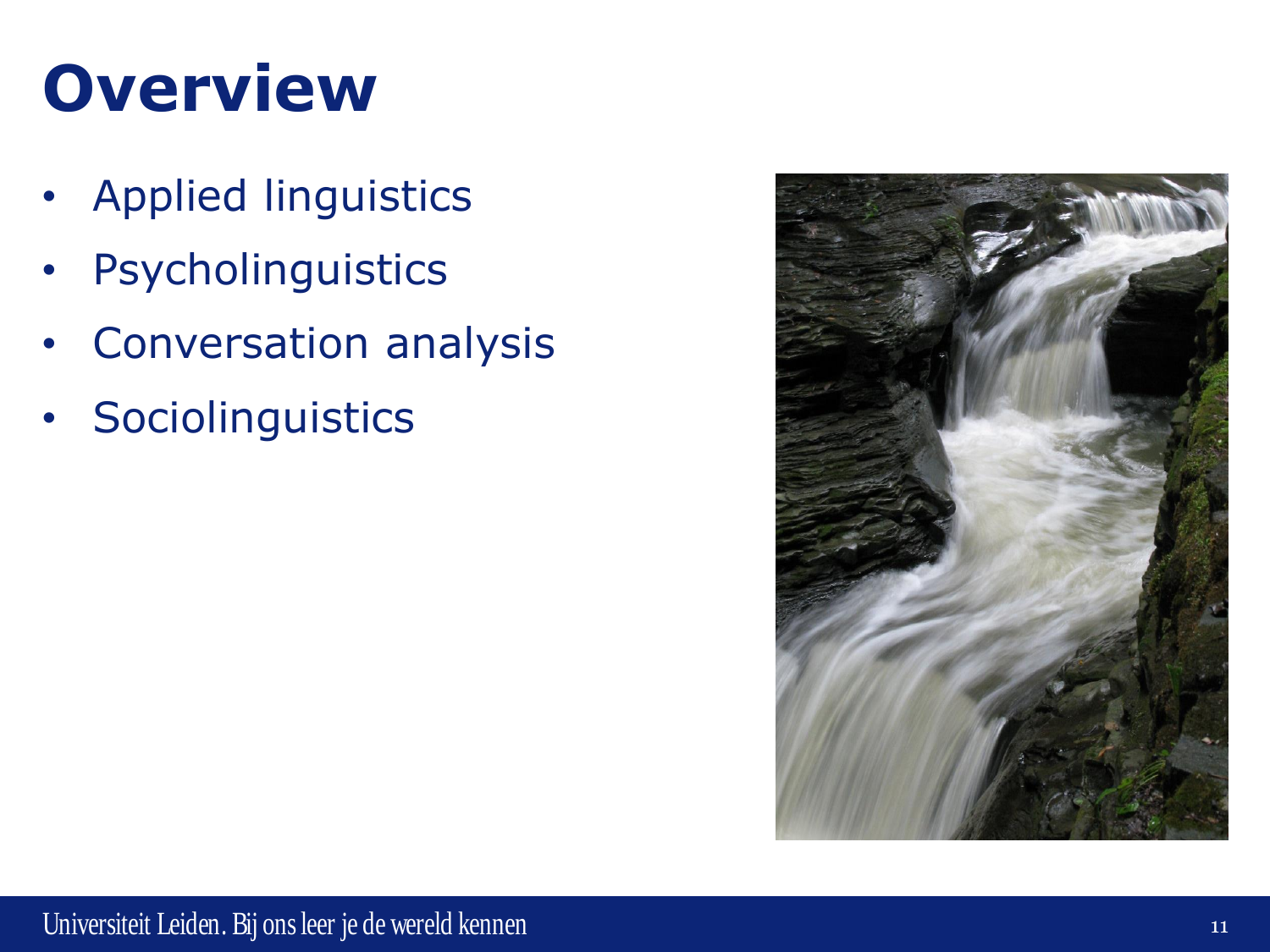### **Psycholinguistics: speech production model**





Willem Levelt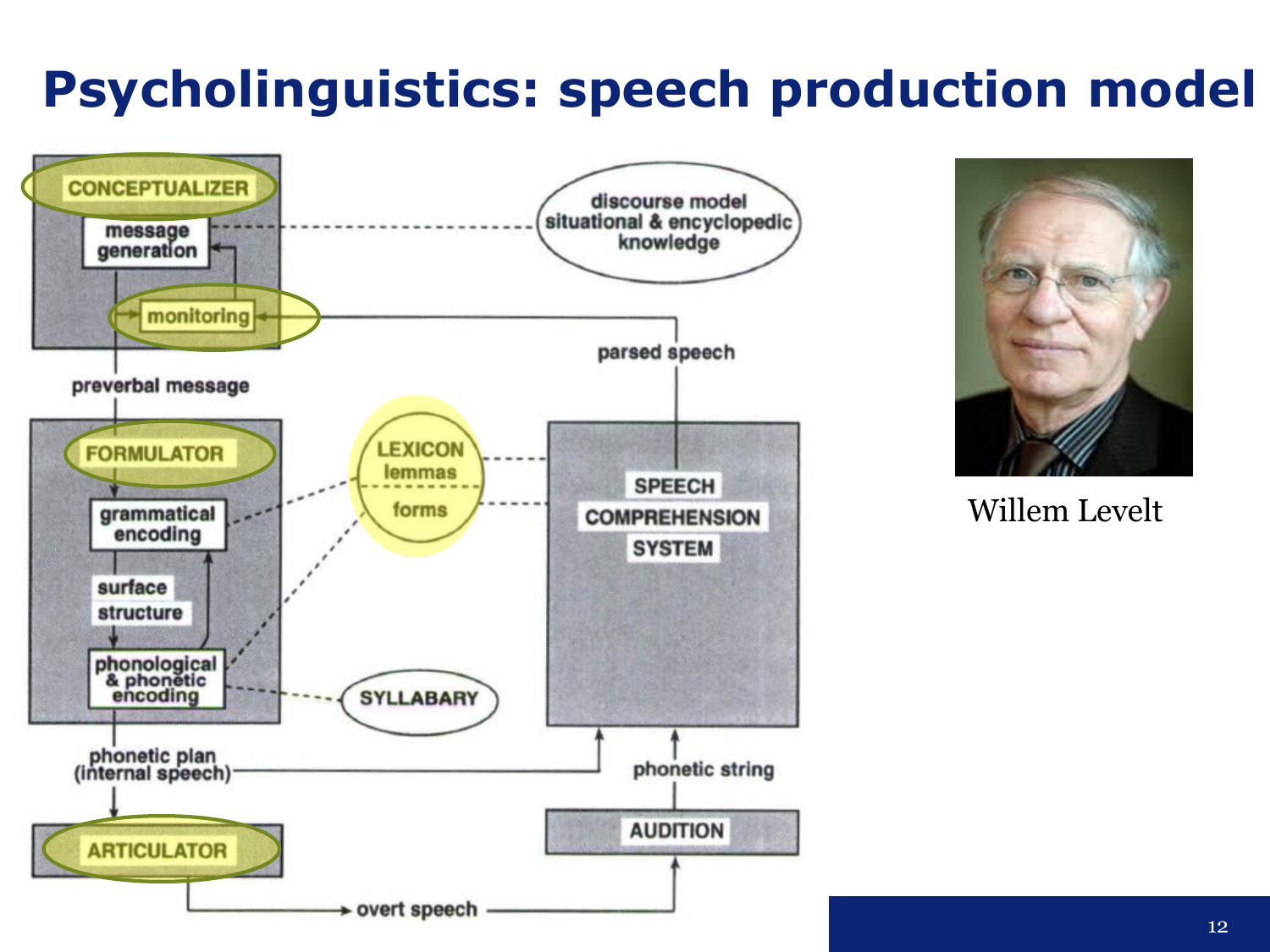### **Speed of speech**



- 3.5 words per second
- 4.5 syllables per second
- 11 sounds per second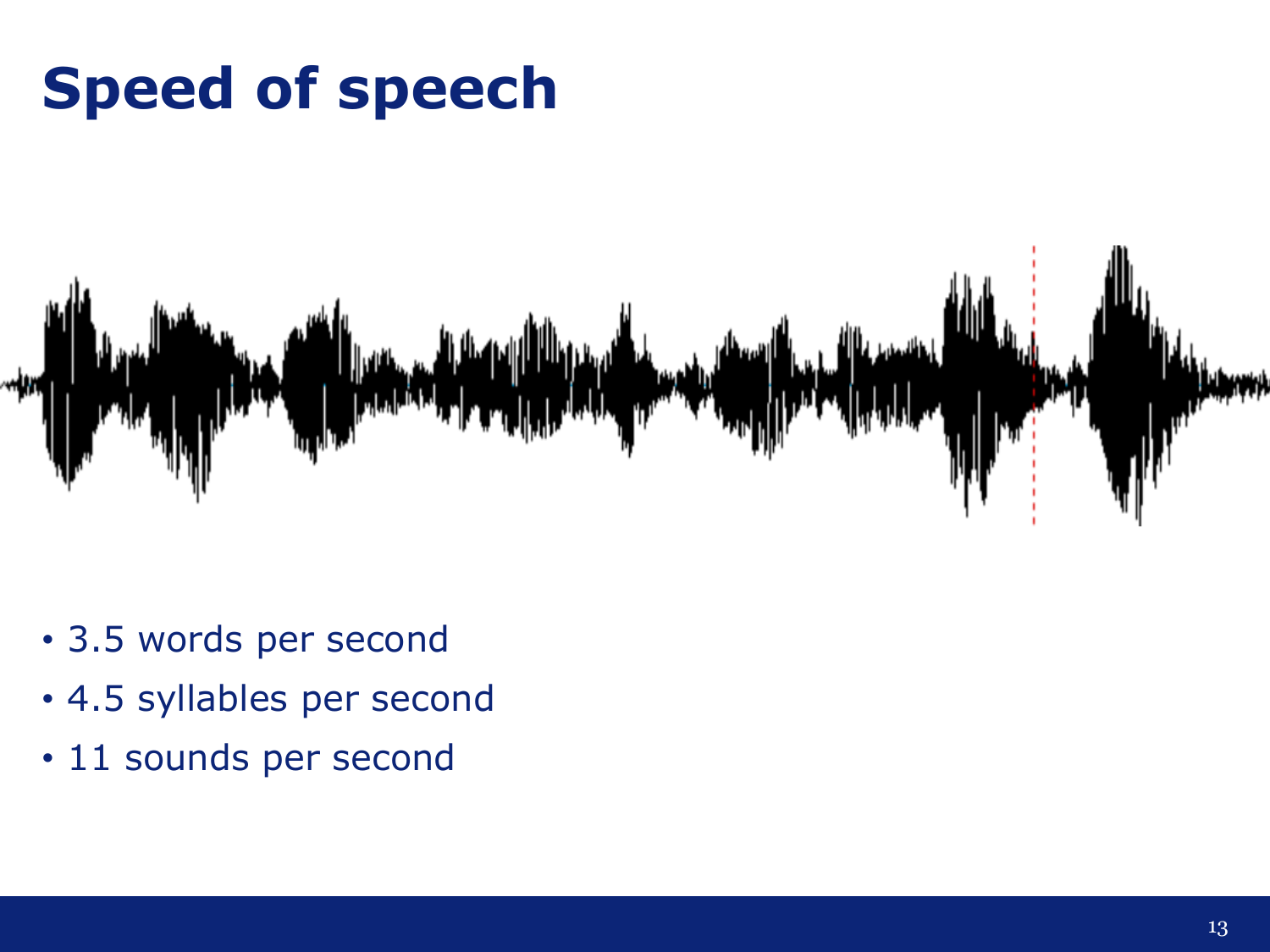### **disfluencies in the L1**

- "uh(m)" is the most frequent "word"
- Up to half of speech can be filled with
	- Silent pauses
	- Filled pauses ("uhm"'s)
	- Lengthenings
	- Repetitions
	- Repairs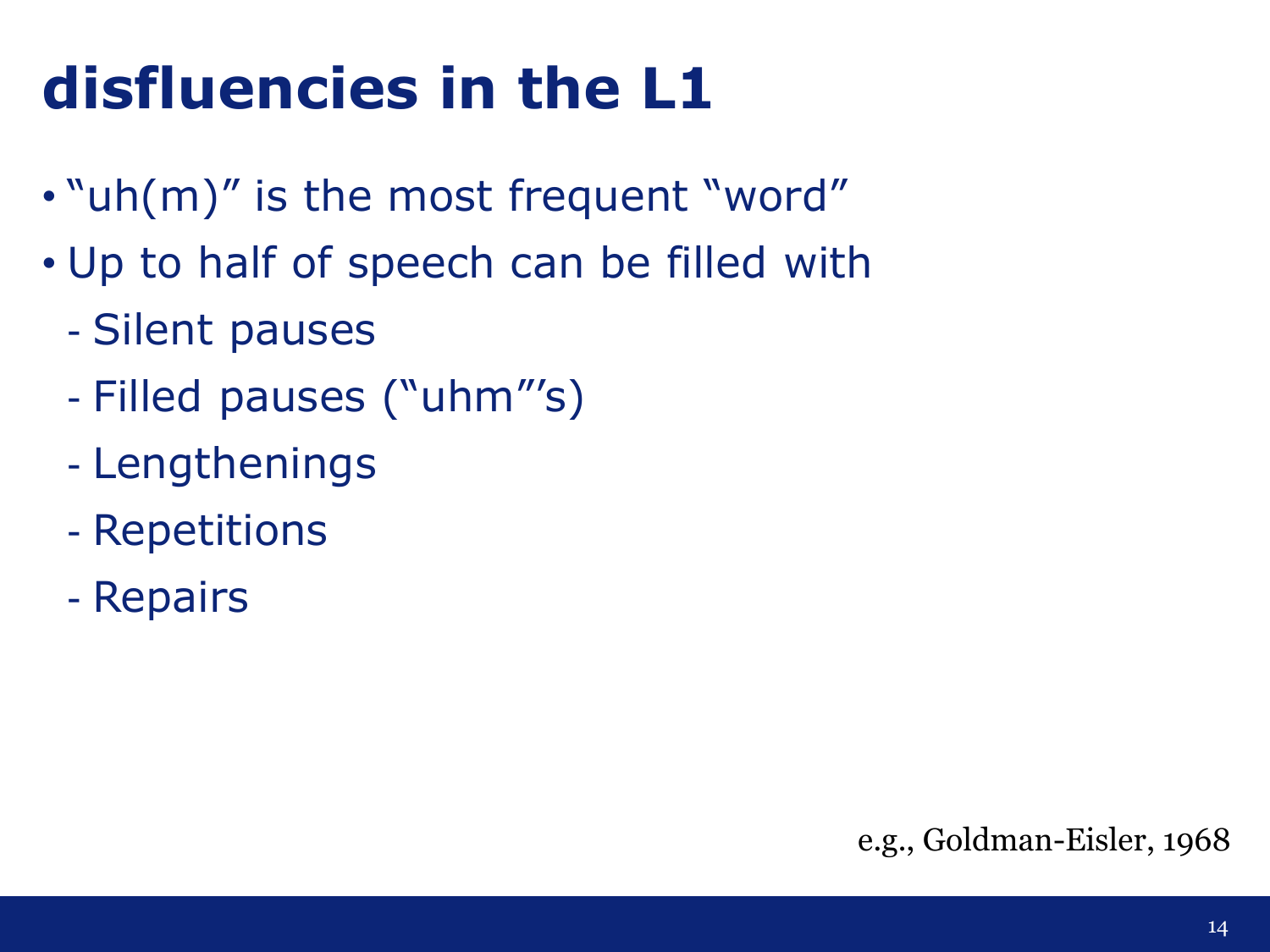#### **Speaking in L2:**

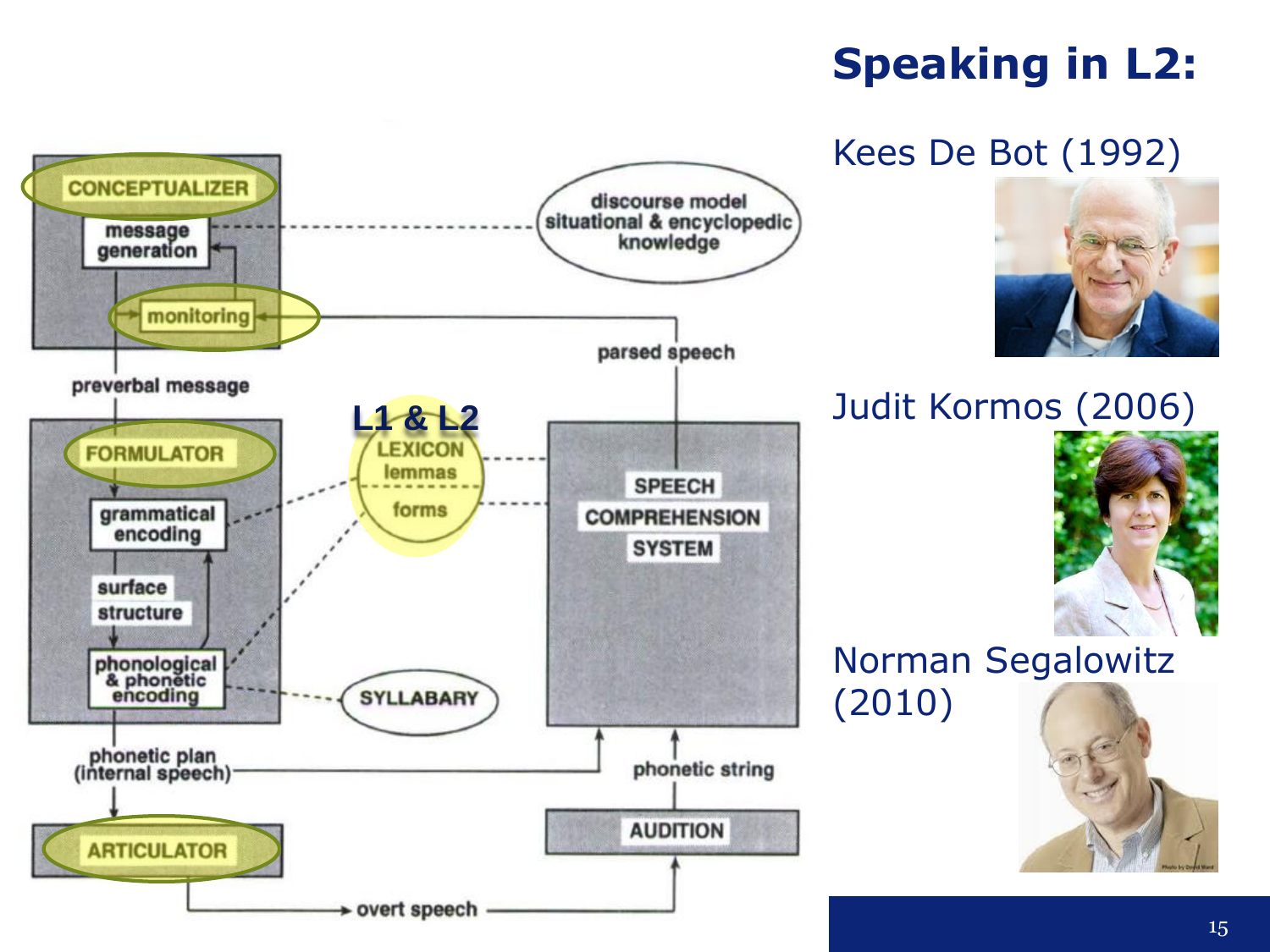### **Viewpoints on fluency**

#### • **Applied linguistics**

- Speaker: linguistic knowledge and skills
- Listener: ratings based on objective measures

#### • **Psycholinguistics**

- Speaker: conceptualizing, formulating, articulating, monitoring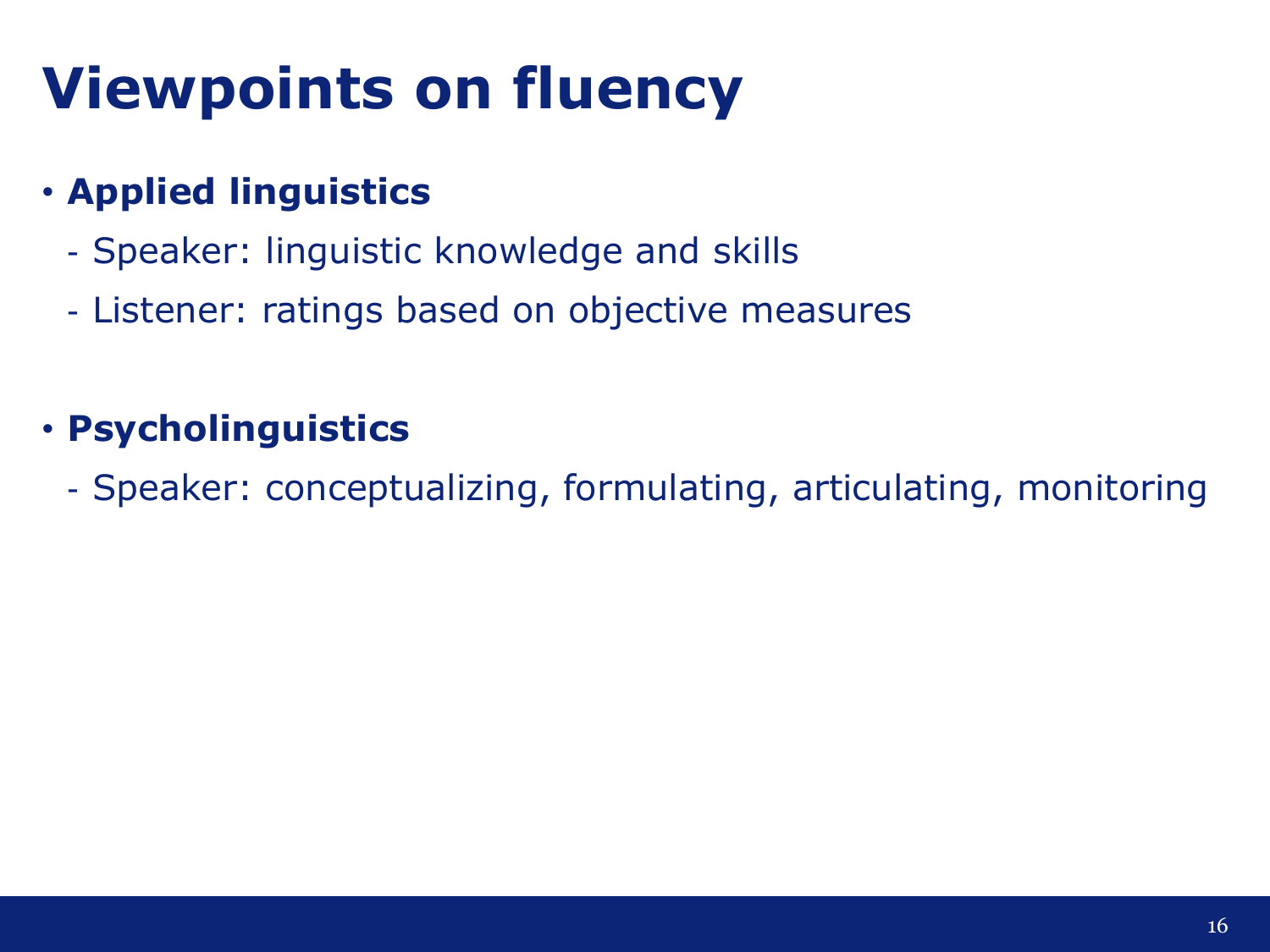#### **Remember research on L2 fluency and L2 linguistic knowledge & skills**

#### *RESULTS*

- **Articulation rate**: strong relation with L2 knowledge and skills
- **Silent and filled pauses**: medium relation with L2 knowledge and skills
- **Duration of pauses**: weak relation with L2 knowledge and skills

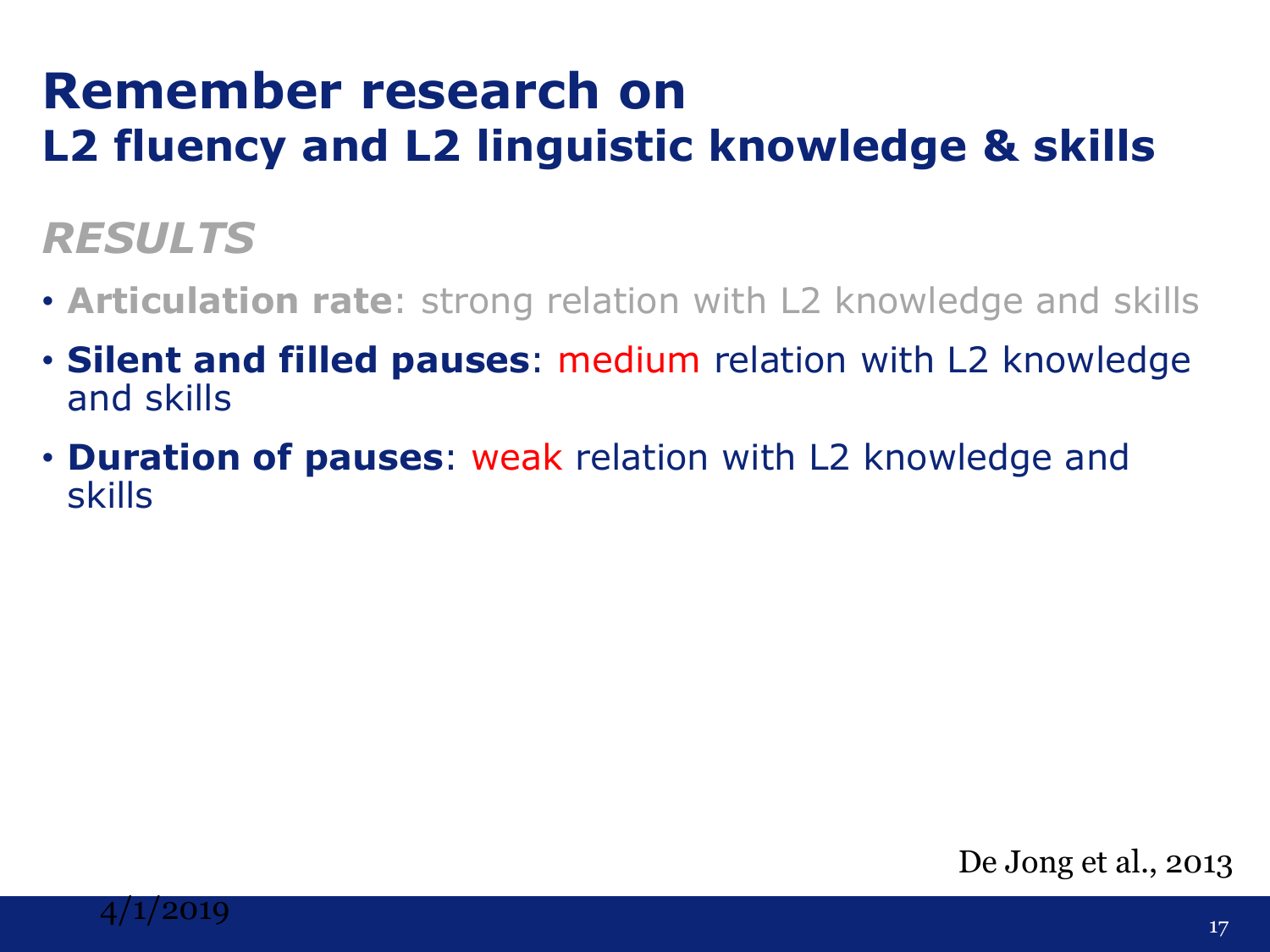### **Correlations between L1 and L2:**

#### **silent pauses filled pauses duration of pauses**



Derwing et al., 2009; De Jong et al., 2015; Bradlow et al., 2017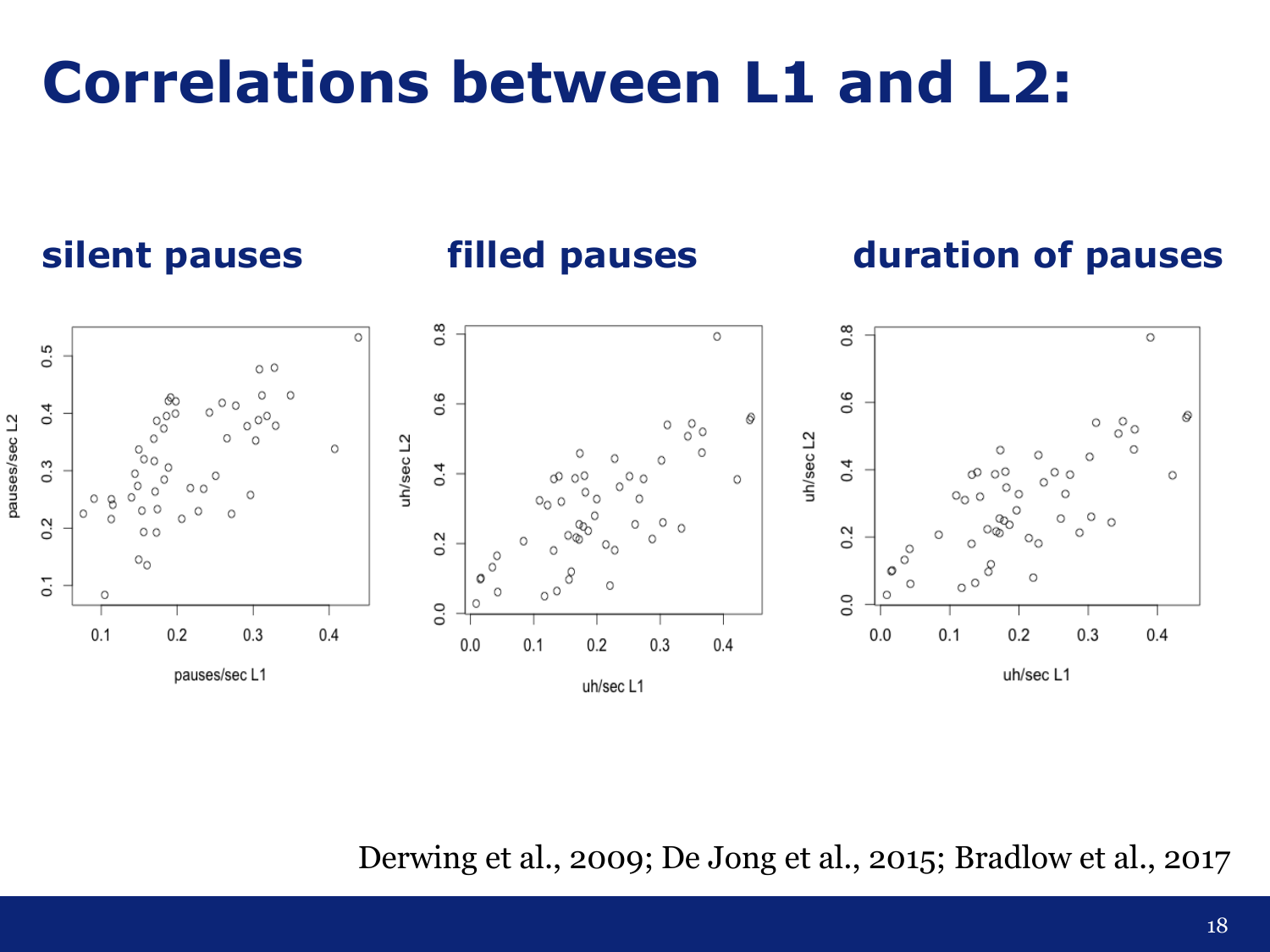### **Pausing just speaking style?**

*NO, also note location of pauses* 

#### **Between utterances**:

 $12 = 11$ 

#### **Within utterances/clauses**:

L2 speakers pause more often and longer than L1 speakers

e.g., Tavakoli, 2011; De Jong, 2016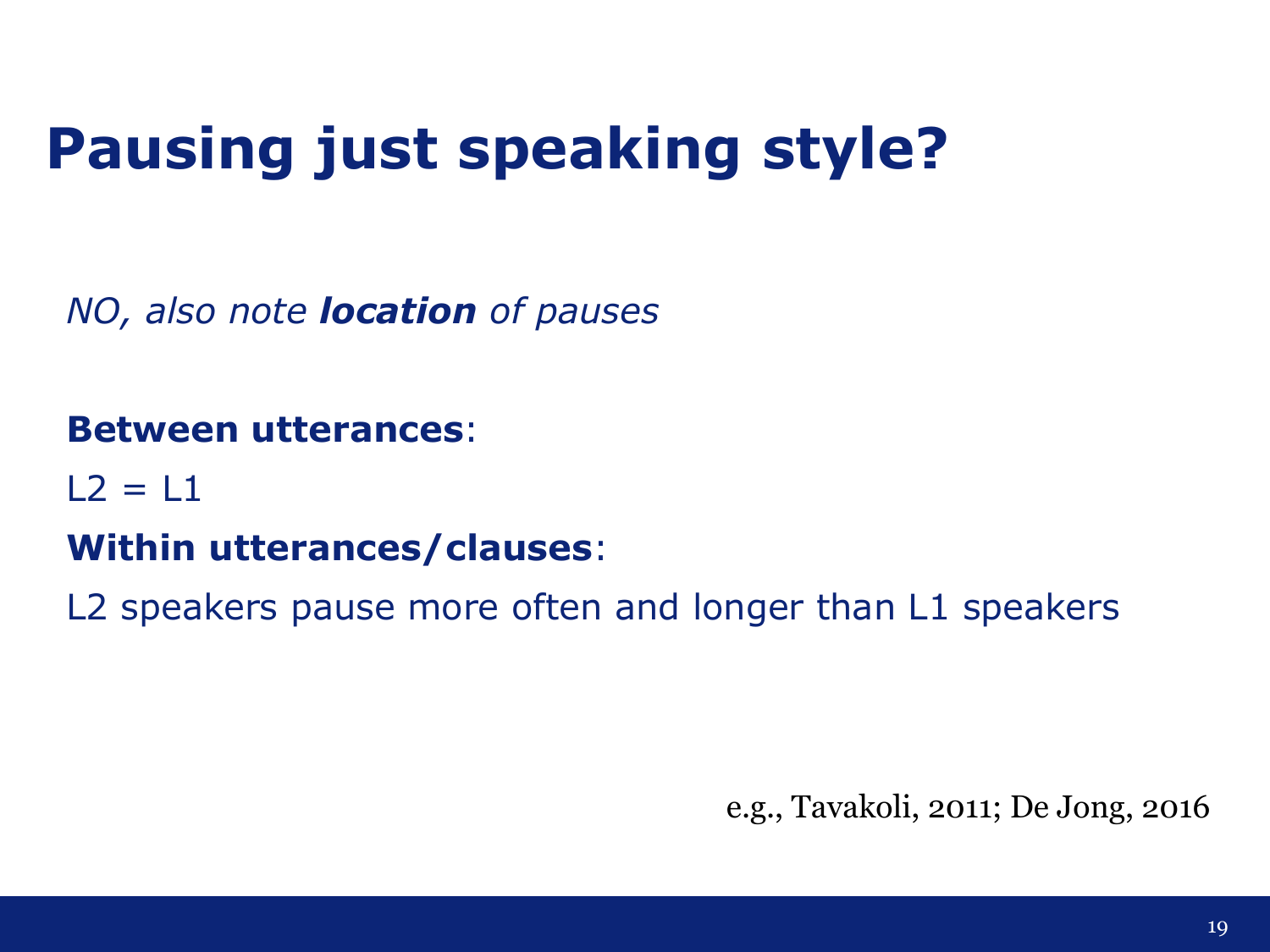### **Viewpoints on fluency**

#### • **Applied linguistics**

- Speaker: linguistic knowledge and skills **+ individual style**
- Listener: ratings based on objective measures

#### • **Psycholinguistics**

- Speaker: conceptualizing, formulating, articulating, monitoring
- Listener?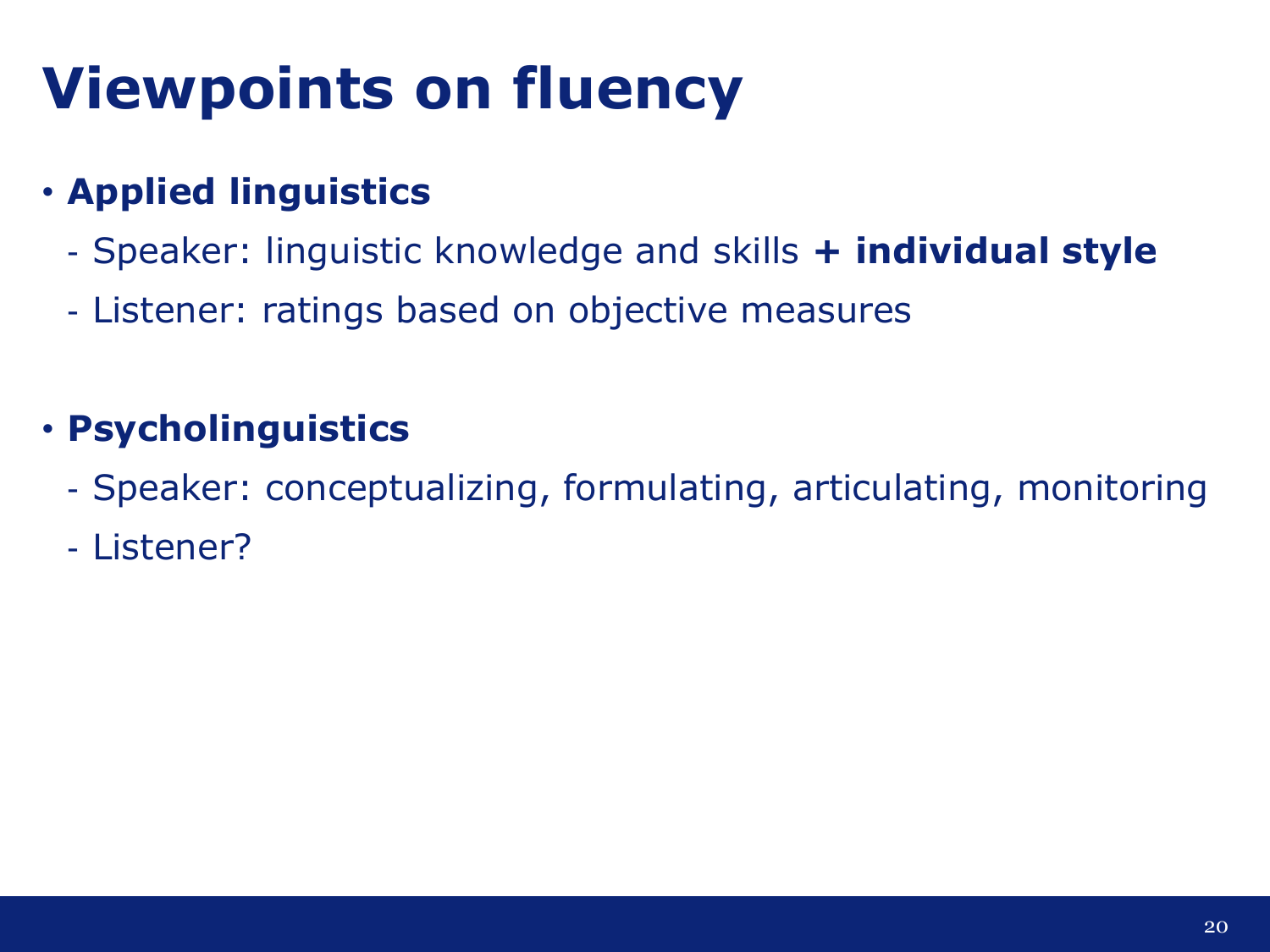### **Effect on the listener**



#### "CLICK ON UH THE RED …"

Arnold et al., 2007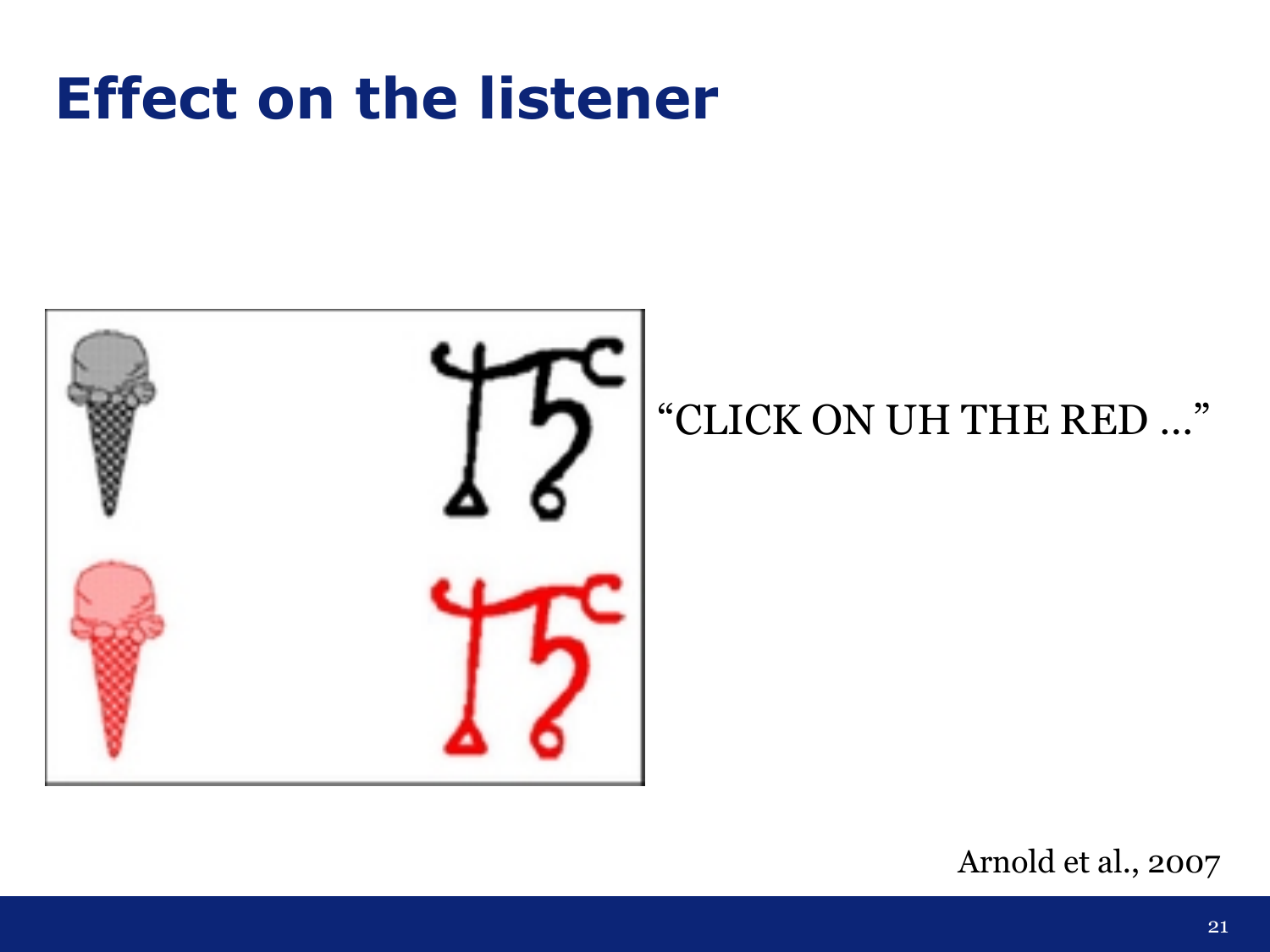### **Effect on the listener**



#### "CLICK ON UH THE … "

Bosker et al., 2014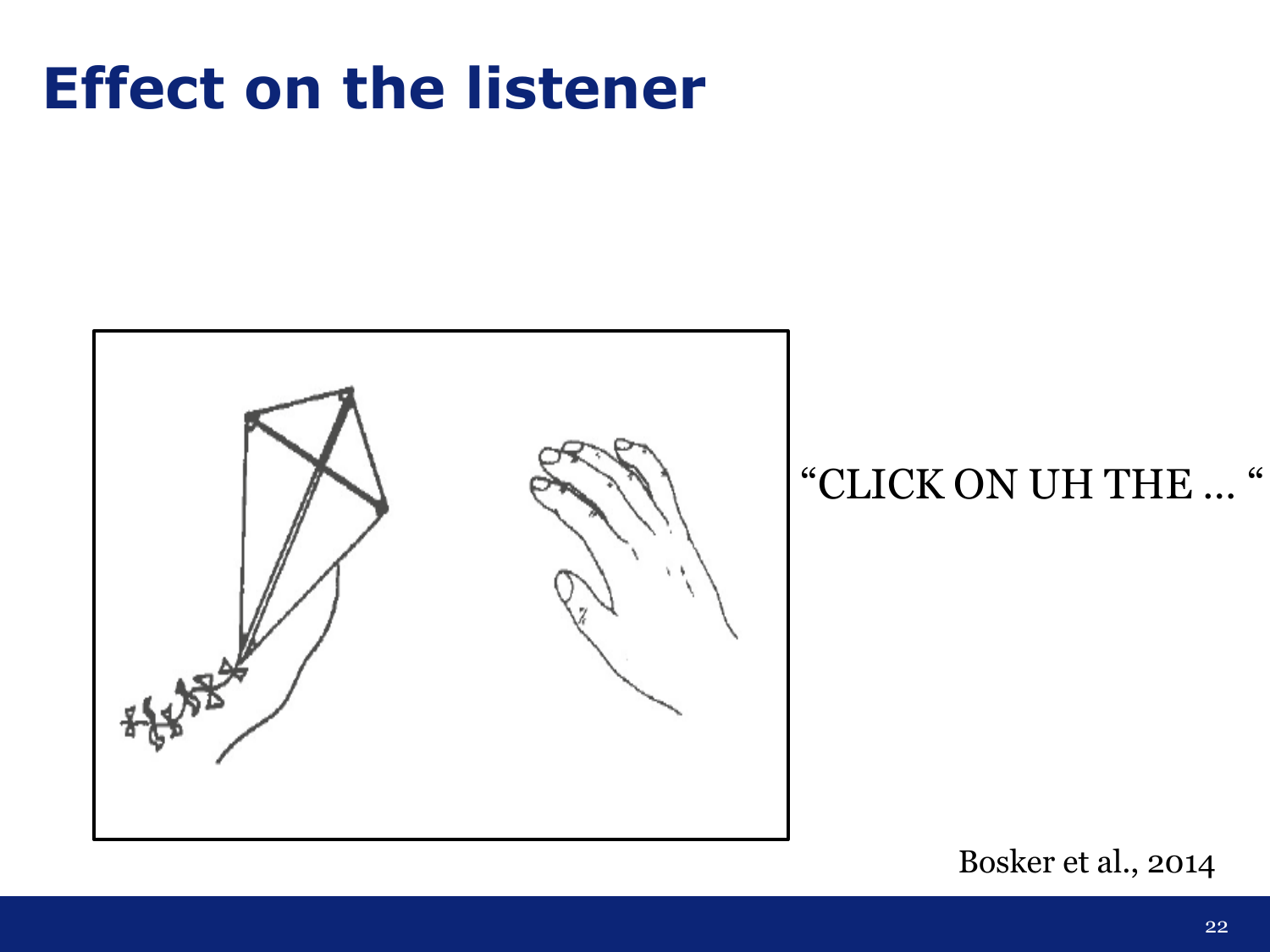### **Effect on the listener**



Bosker et al., 2014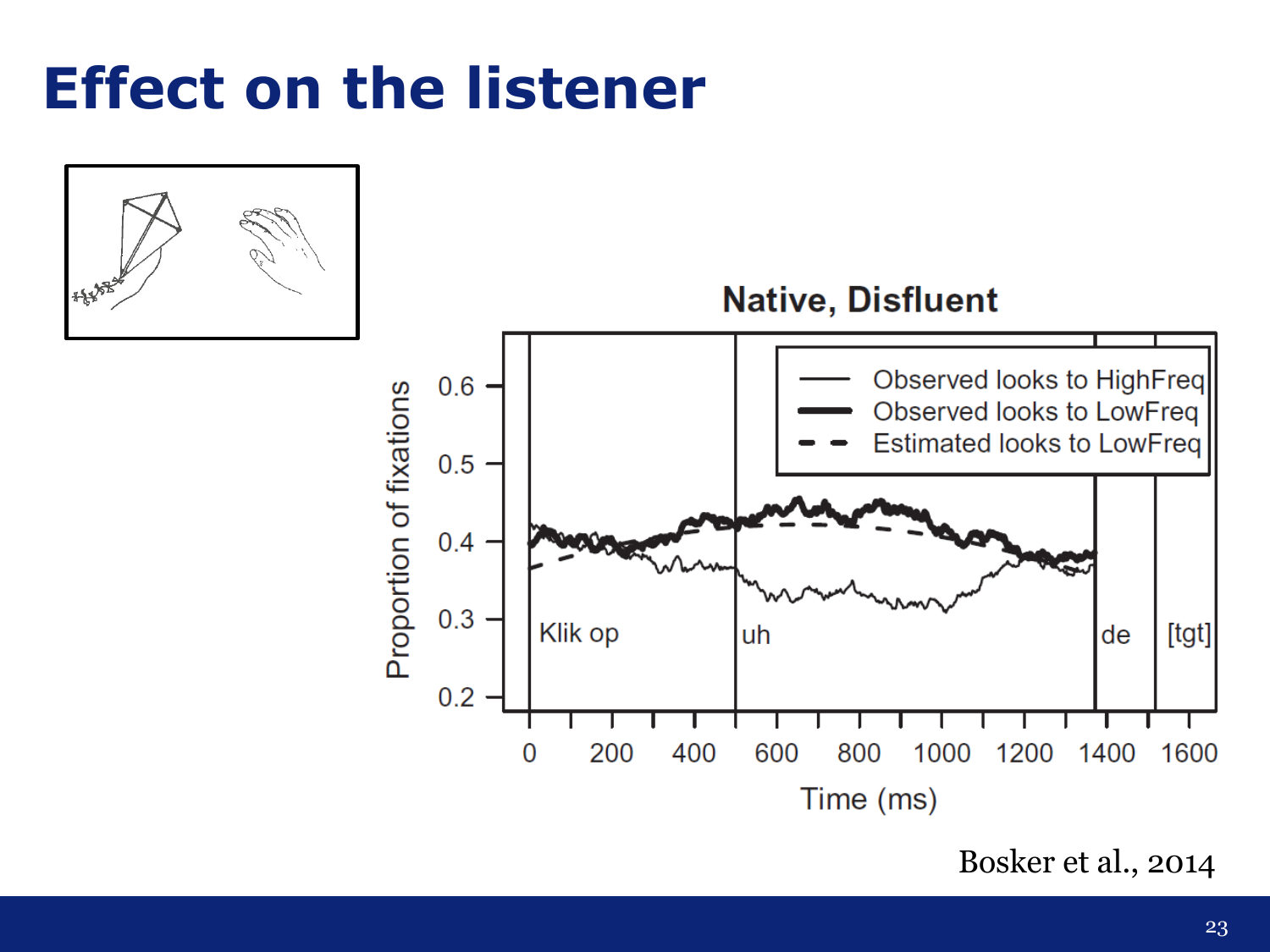### **Viewpoints on fluency**

#### • **Applied linguistics**

- Speaker: linguistic knowledge and skills + individual style
- Listener: ratings based on objective measures

#### • **Psycholinguistics**

- Speaker: conceptualizing, formulating, articulating, monitoring
- Listener: disfluency signals upcoming 'difficult' speech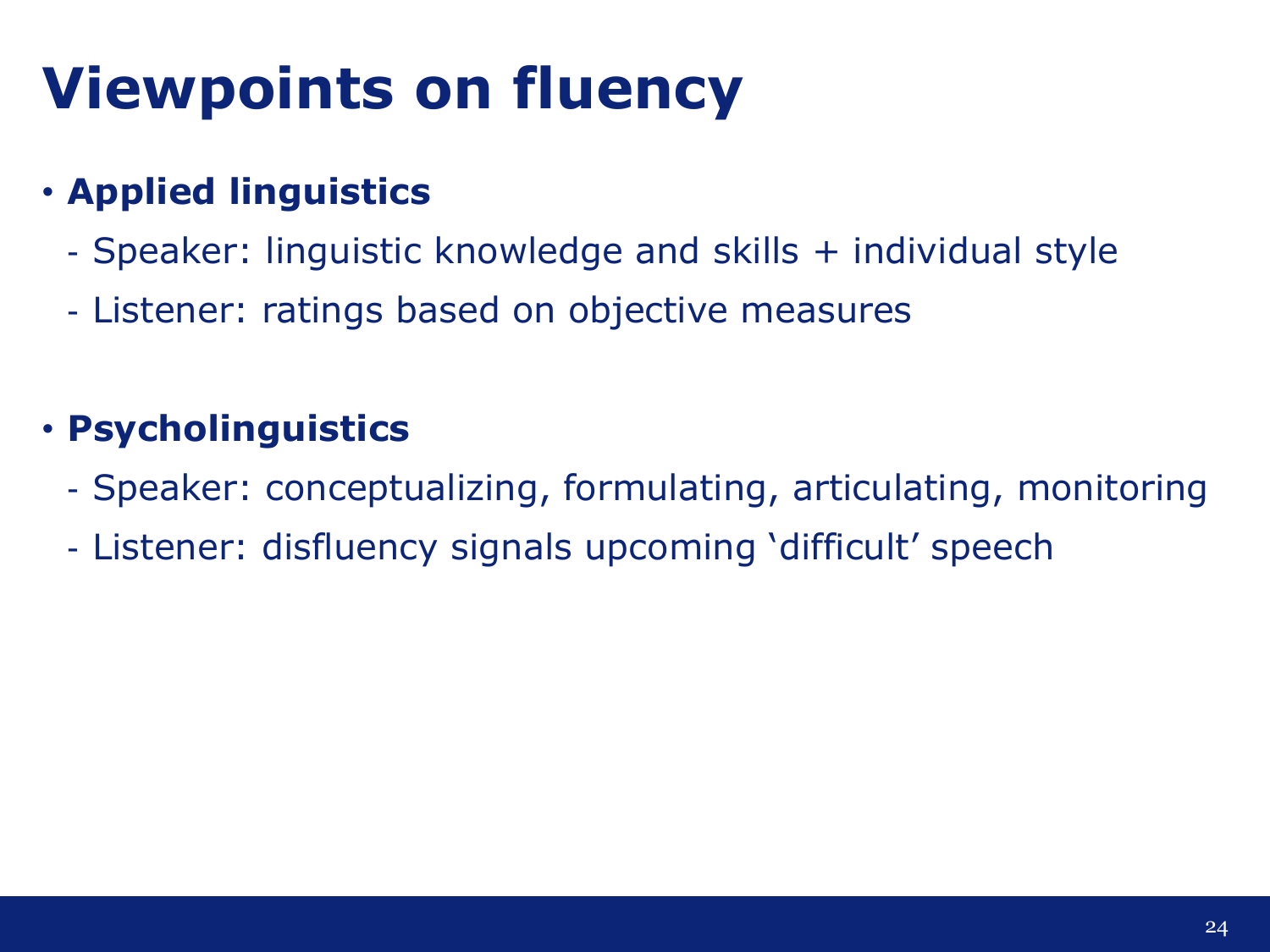### **However, a disfluency is** *not a signal* **when it is non-native speech?**

For instance,

• Bosker et al. (2014) "kite" not expected after NNS-uhm:



Bosker et al., 2014, 209; Hanulíková et al., 2012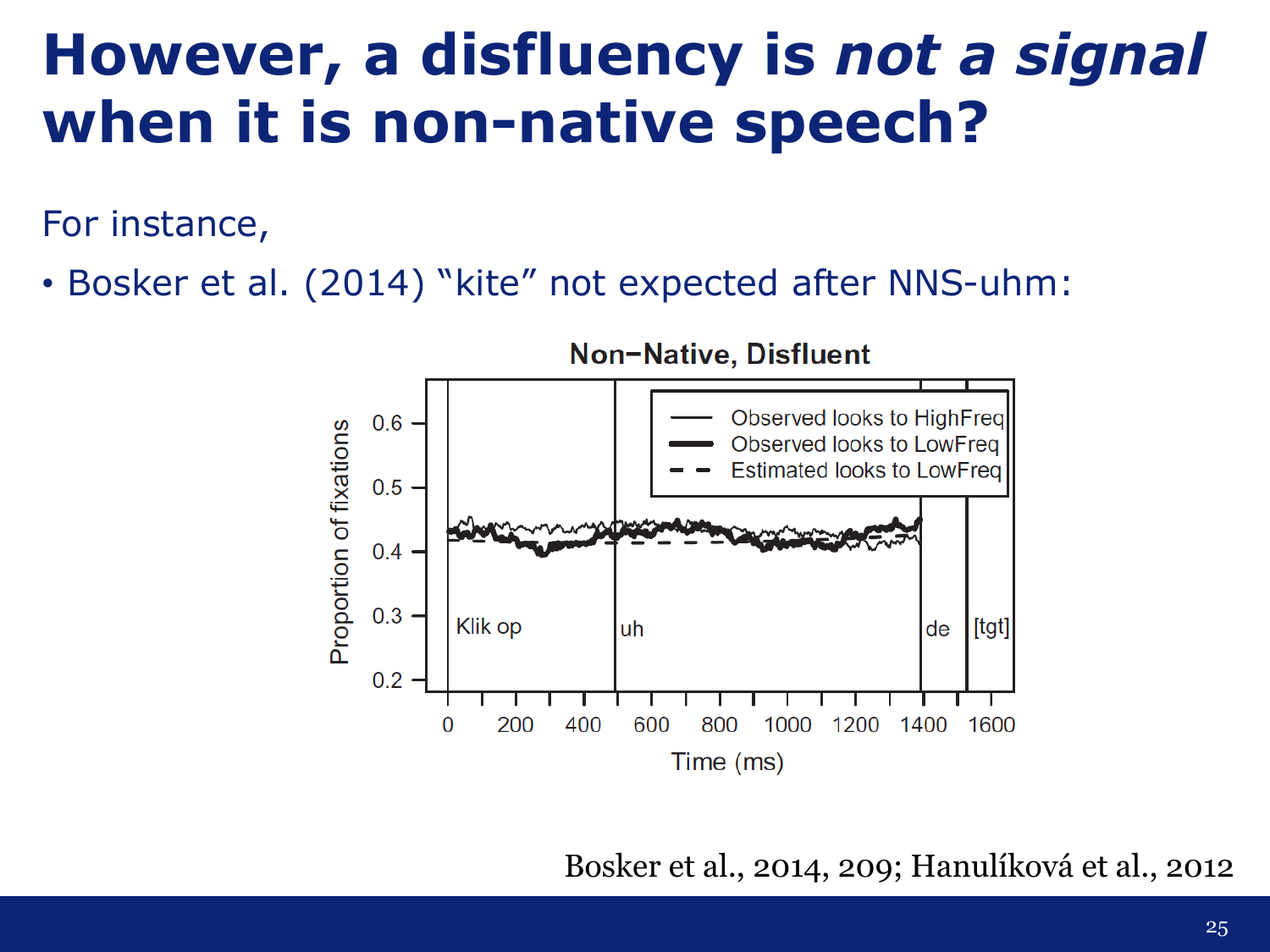## **Overview**

- Applied linguistics
- Psycholinguistics
- Conversation analysis
- Sociolinguistics

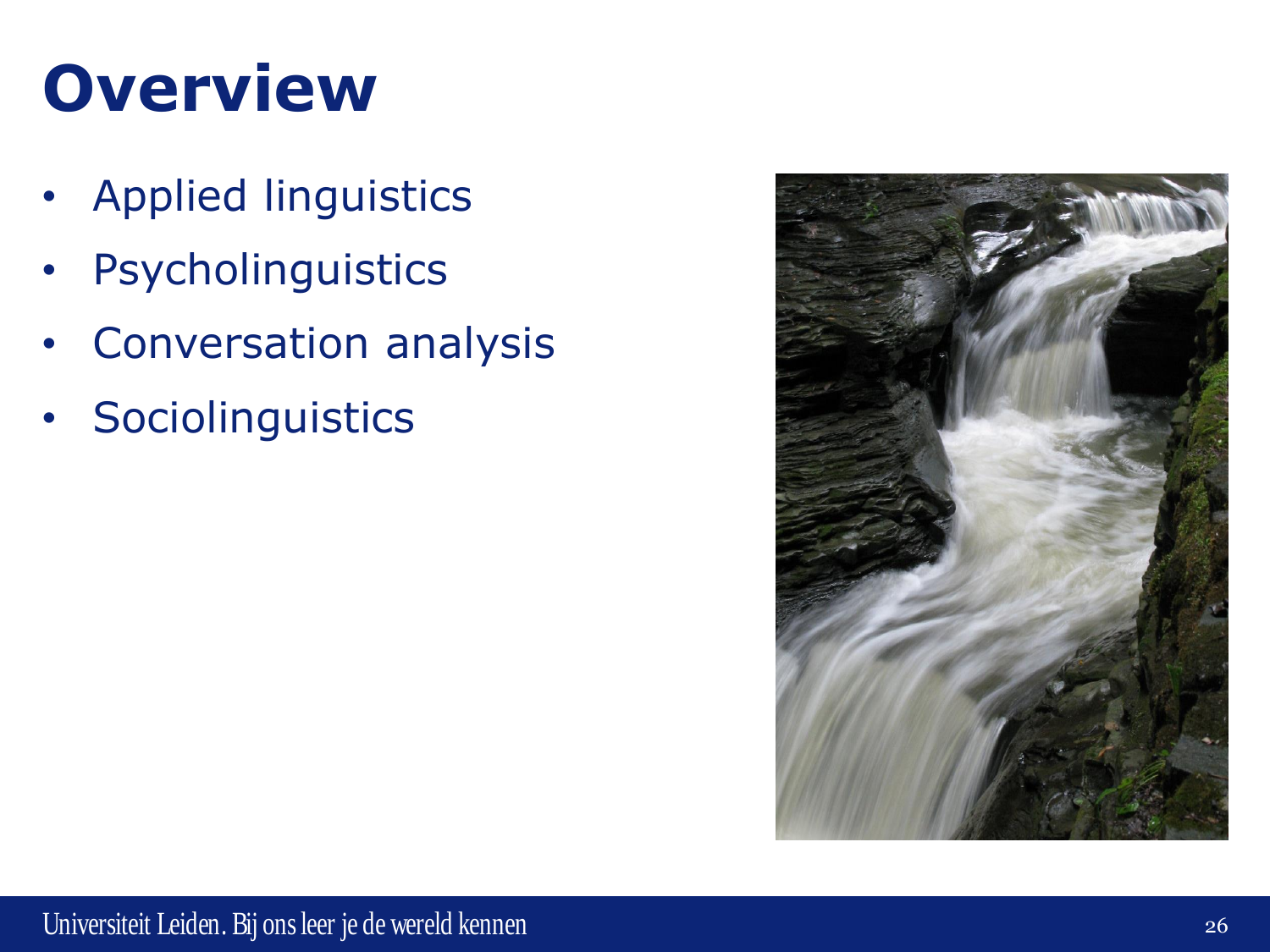### **Discourse analyses / CA**

#### Example 1:

- Tim: "Will you be coming to my party next Friday?"
- Marjory: "Sounds great!"

#### Example 2:

- Tim: "Will you be coming to my party next Friday?"
- Diane: "Uhm…
	- I already have another appointment"

Pomerantz, 1984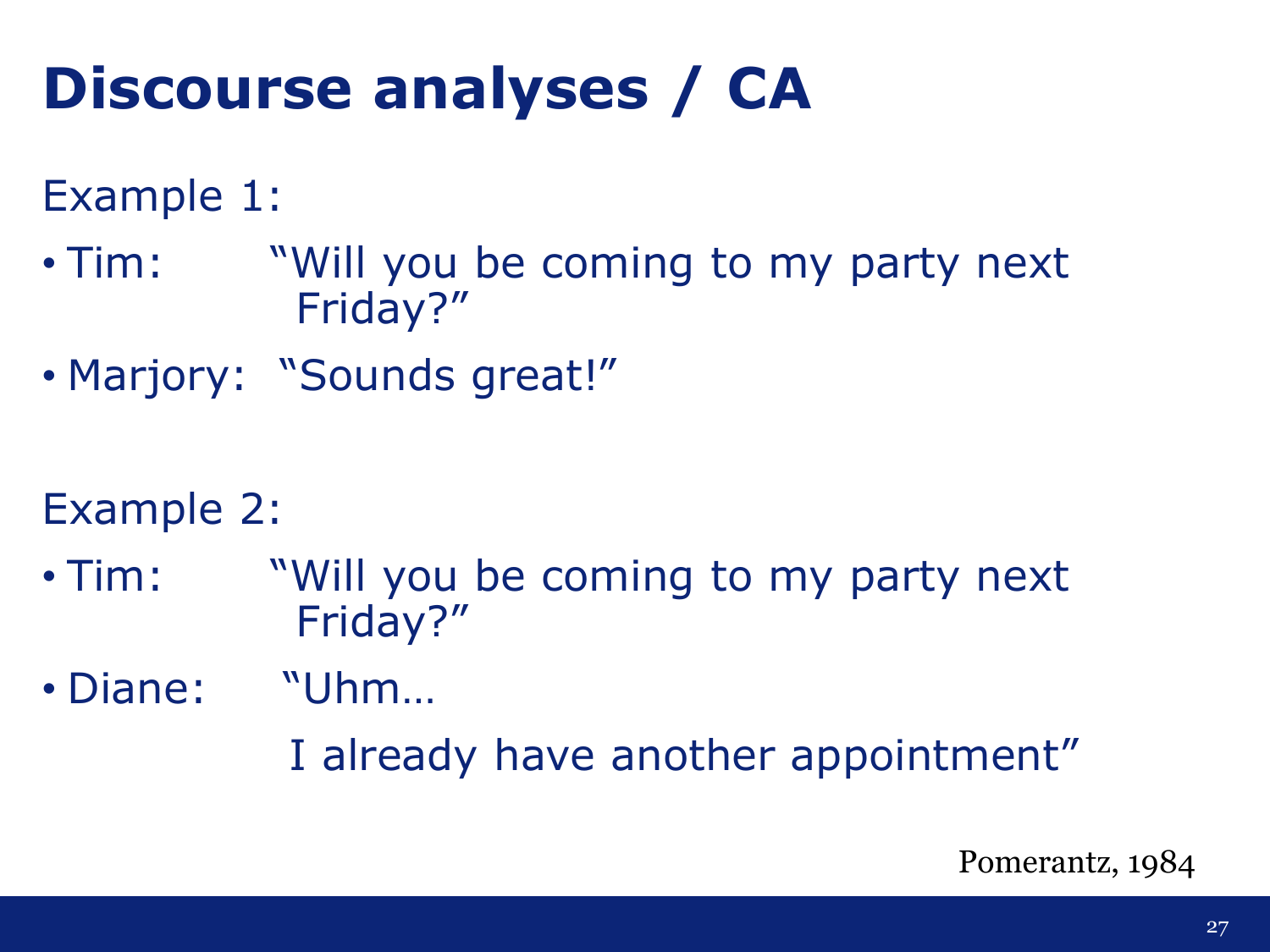### **Communicative meaning**

Hesitations signal to the listener:

- Complex language is coming up
- A dispreferred answer is coming up
- Turn-taking regulations

e.g., Clark, 2002; Schegloff, 2010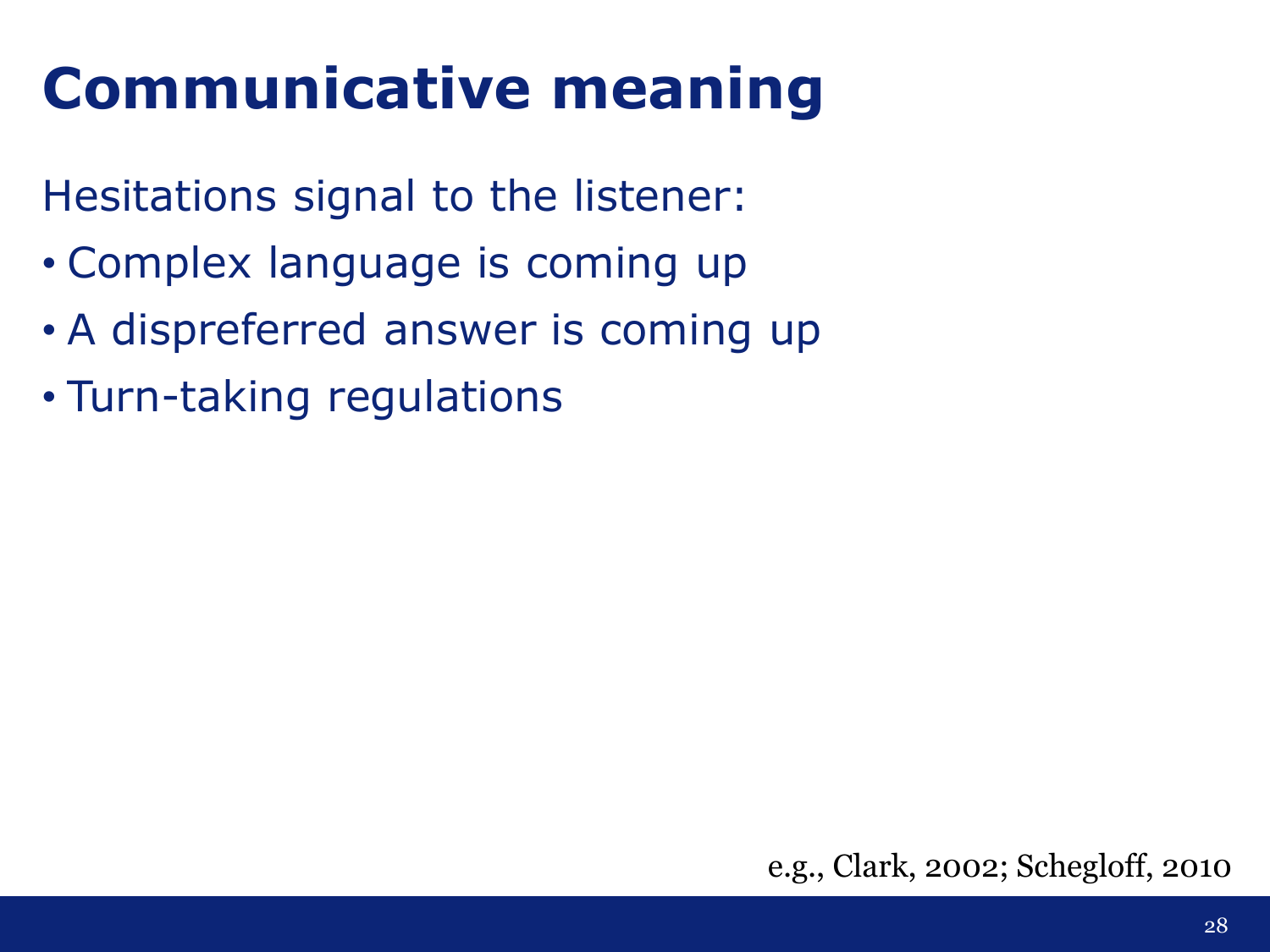### **Viewpoints on fluency**

#### • **Applied linguistics**

- Speaker: linguistic knowledge and skills + individual style
- Listener: ratings based on objective measures

#### • **Psycholinguistics**

- Speaker: conceptualizing, formulating, articulating, monitoring
- Listener: disfluency signals upcoming 'difficult' speech (*at least in native speech)*

#### • **Discourse analyses**

- Speaker & Listener: Part of successful communication (turntaking, repairs, …)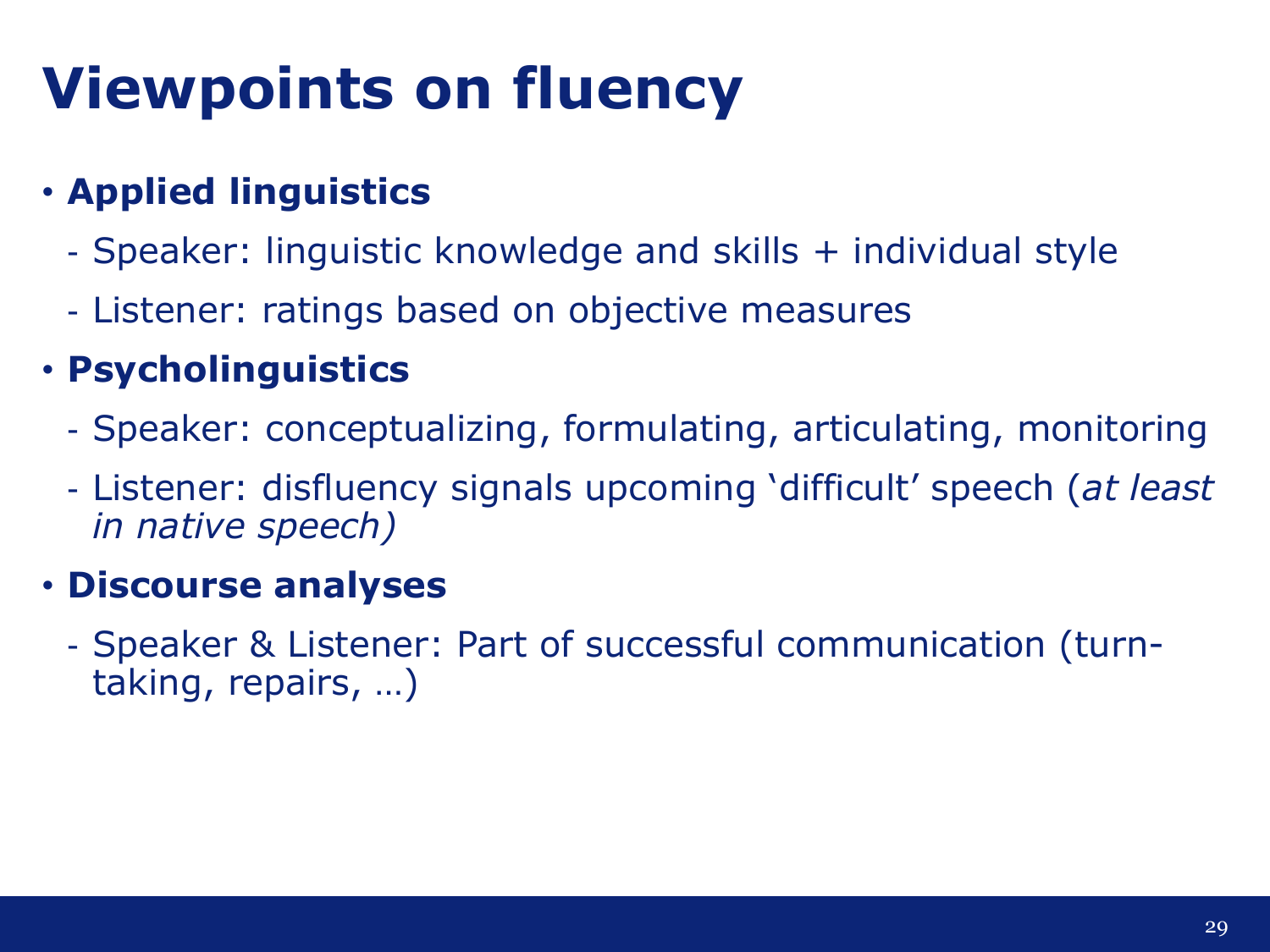## **Overview**

- Applied linguistics
- Psycholinguistics
- Conversation analysis
- Sociolinguistics

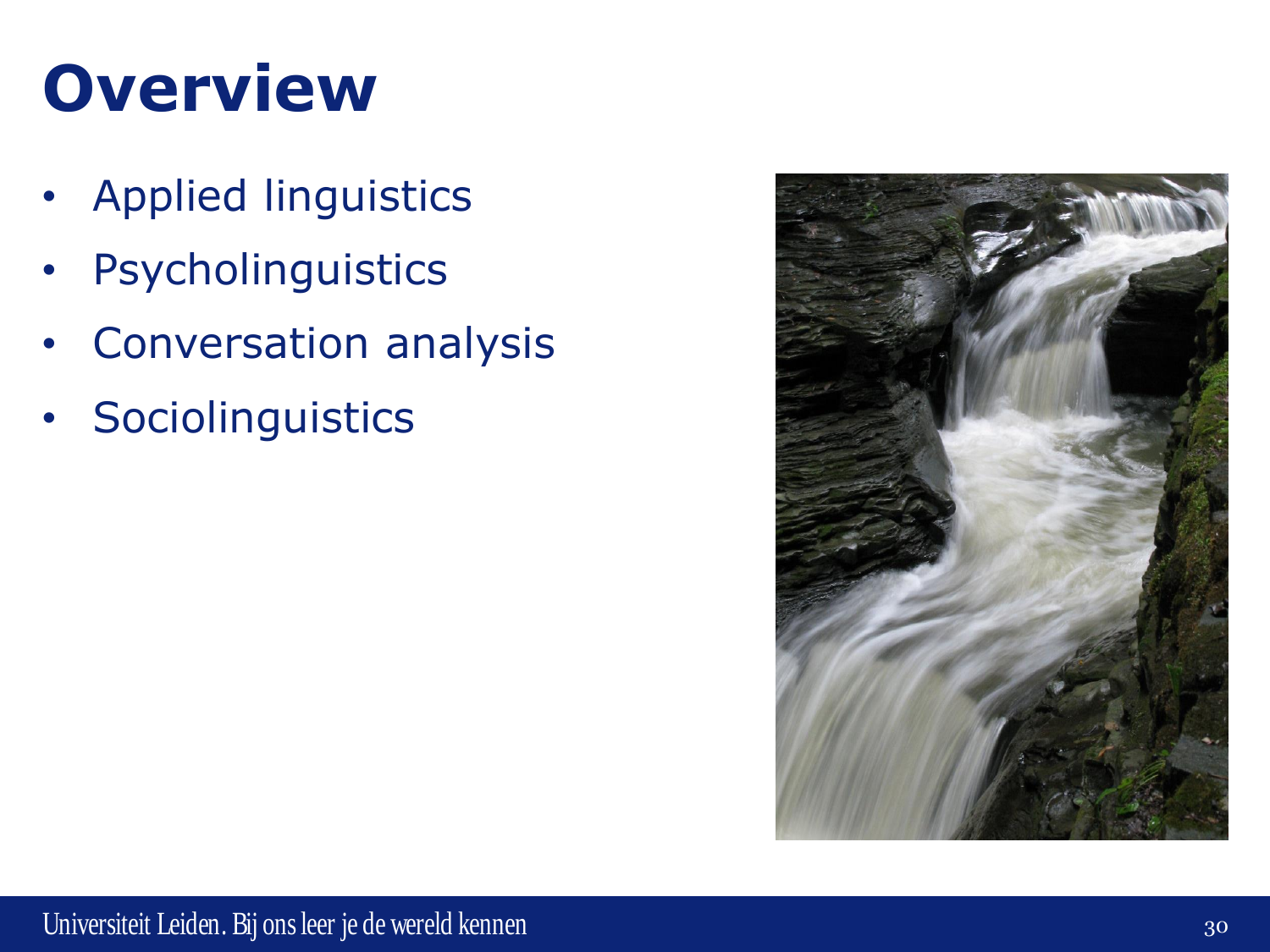### **Sociolinguistics: alignment**

- Interactive-alignment (Giles et al., 1991): interlocutors mimic or align their speech
	- speech rate (Street, 1984; Wilson & Wilson, 2005)
	- pausing frequency and duration (Jaffe & Feldstein, 1970)
	- inter-turn interval duration (Ten Bosch et al., 2004)
	- grammar and wording (Pickering & Garrod, 2004).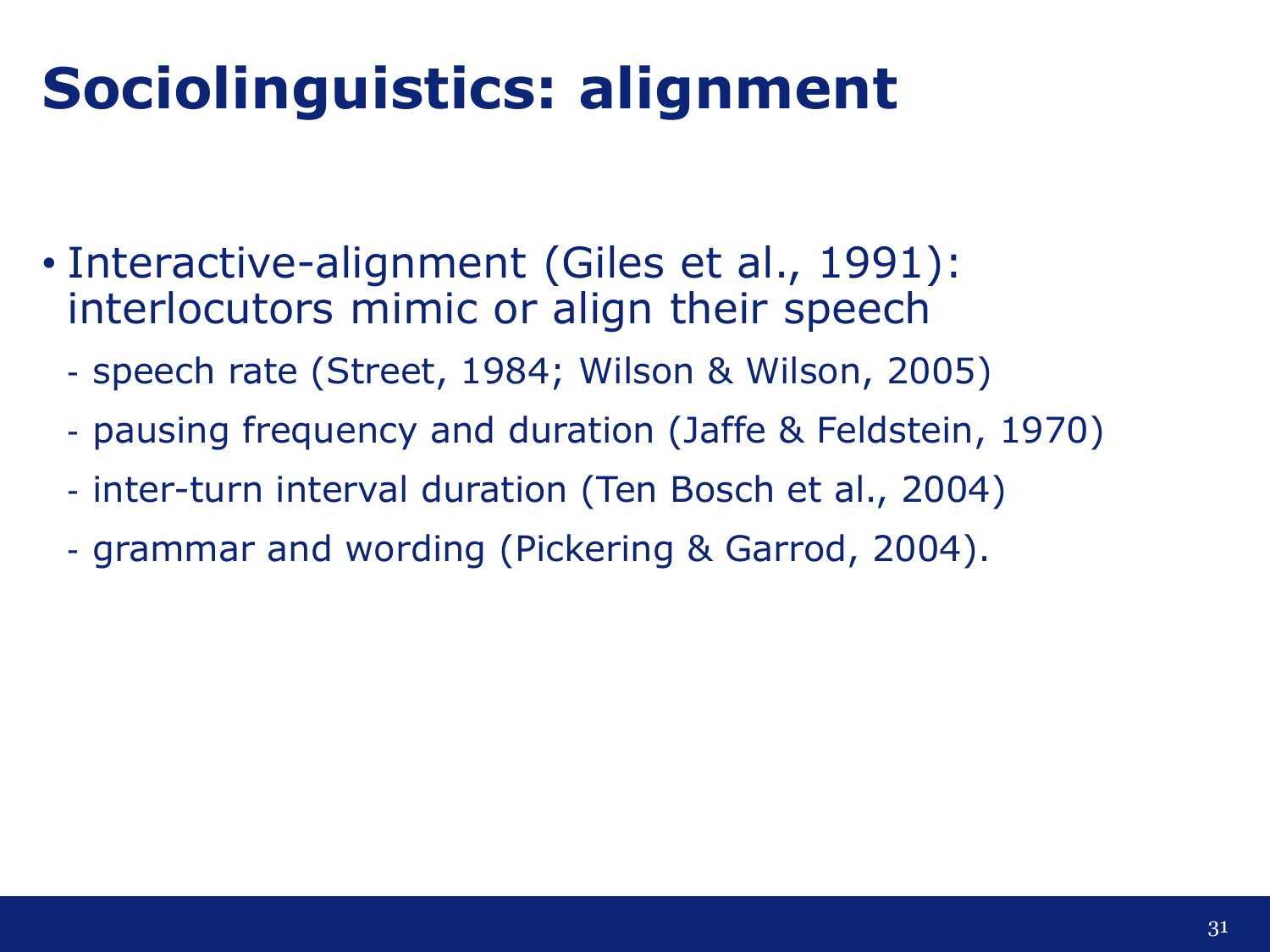### **Sociolinguistics: powerless language**

- Speaking styles influence the way speakers are perceived and judged
	- Robin Lakoff (1973): 'powerless' language includes hesitations

Hesitations and speech rate associated with:

- *competence, intelligence, attractiveness, trustworthiness, certainty, persuasion*

But does this hold for non-native speech?

Benki et al., 2011; Blankenship and Holtgraves, 2005; Smith et al., 1998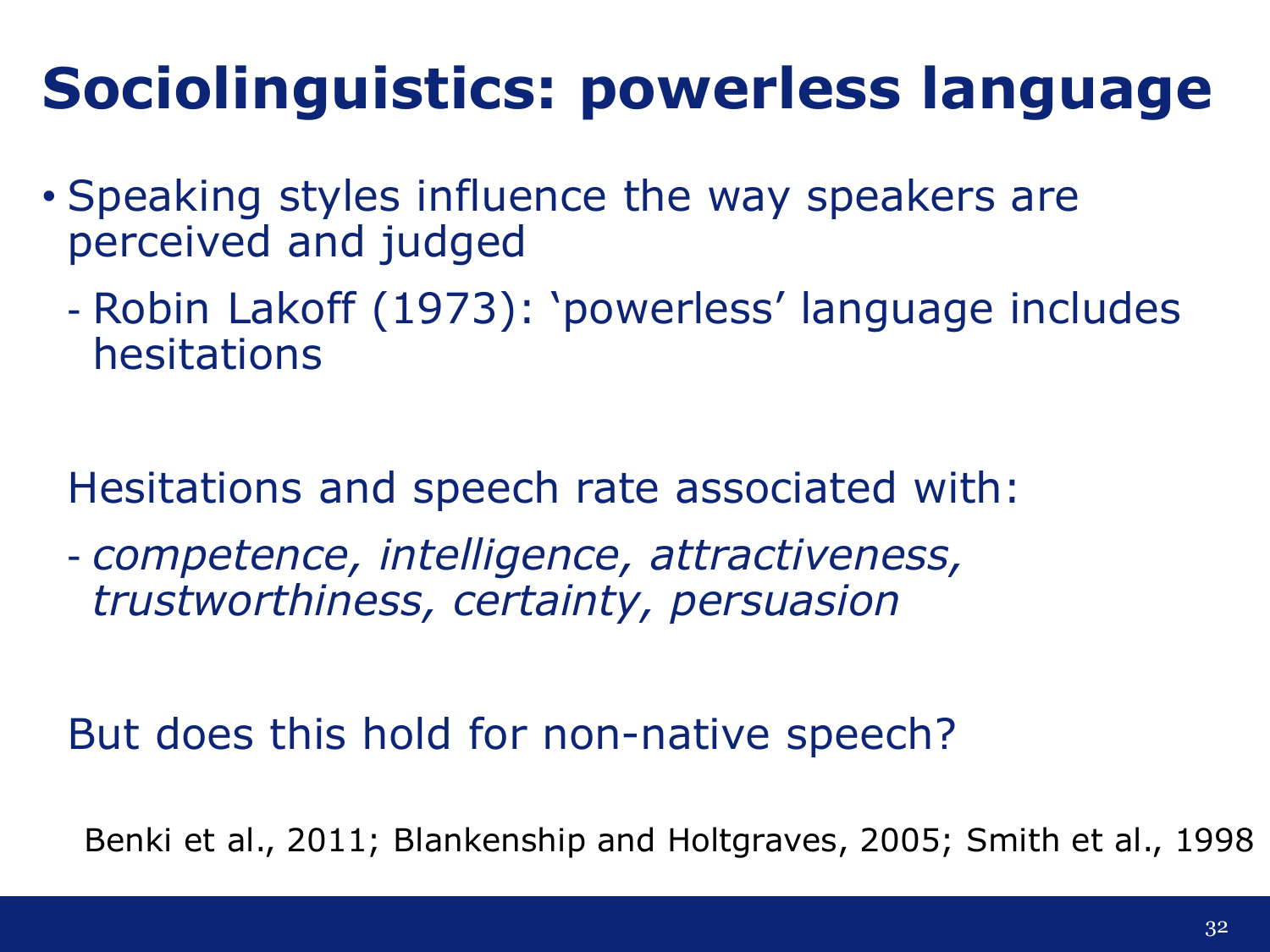### **Fluency and belief change for native speech**



Yes

#### Branum (MA-thesis 2019)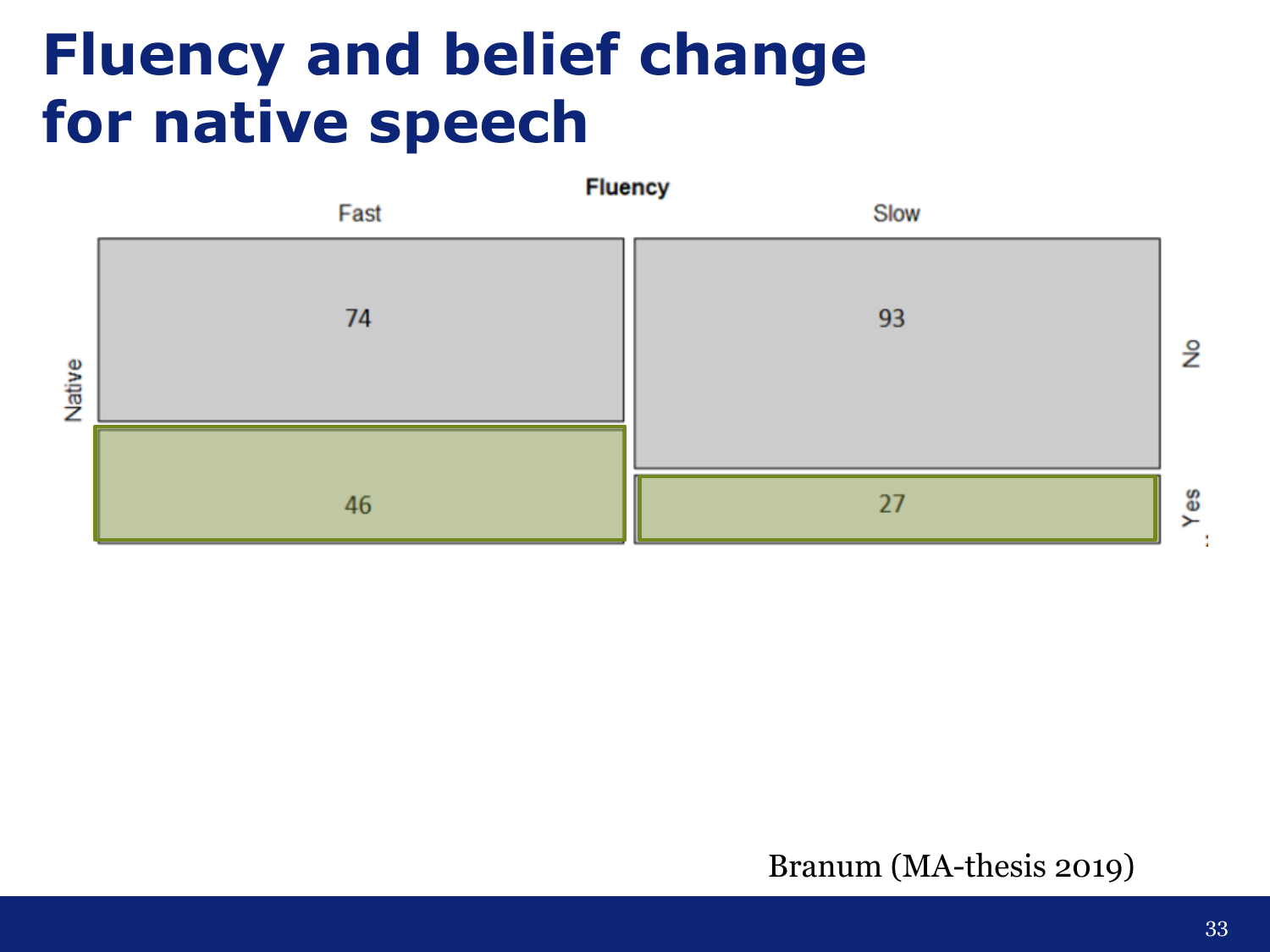### **Fluency and belief change for native and non-native speech**



34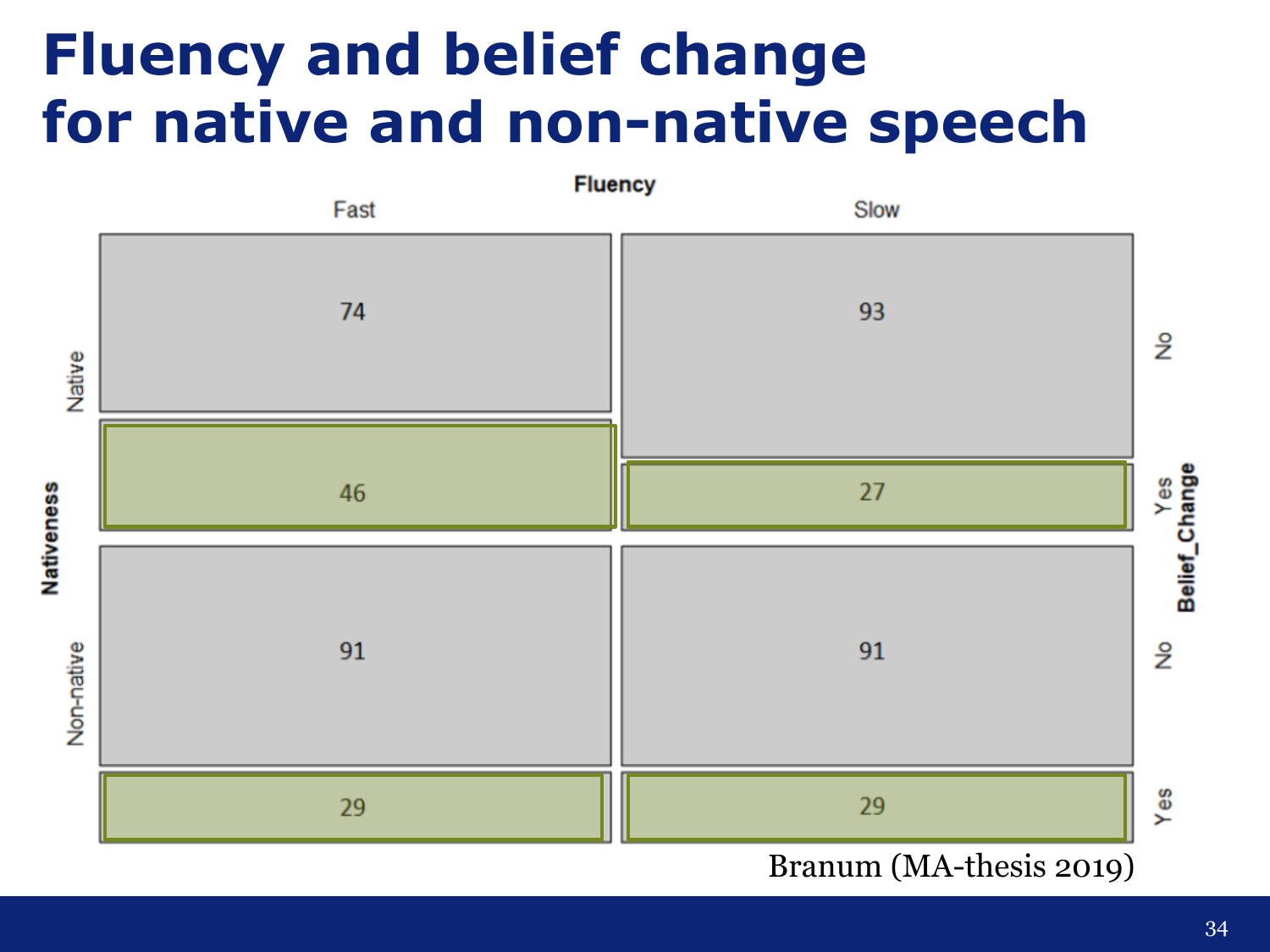### **Viewpoints on fluency**

#### • **Applied linguistics**

- Speaker: linguistic knowledge and skills + individual style
- Listener: ratings based on objective measures

#### • **Psycholinguistics**

- Speaker: conceptualizing, formulating, articulating, monitoring
- Listener: disfluency signals upcoming 'difficult' speech (*at least in native speech)*

#### • **Discourse analyses**

- Speaker & Listener: Part of successful communication (turntaking, repairs, …)

#### • **Sociolinguistics**

- Speaker & Listener: part of successful communication (alignment)
- Listener: judgements on e.g., intelligence, persuasion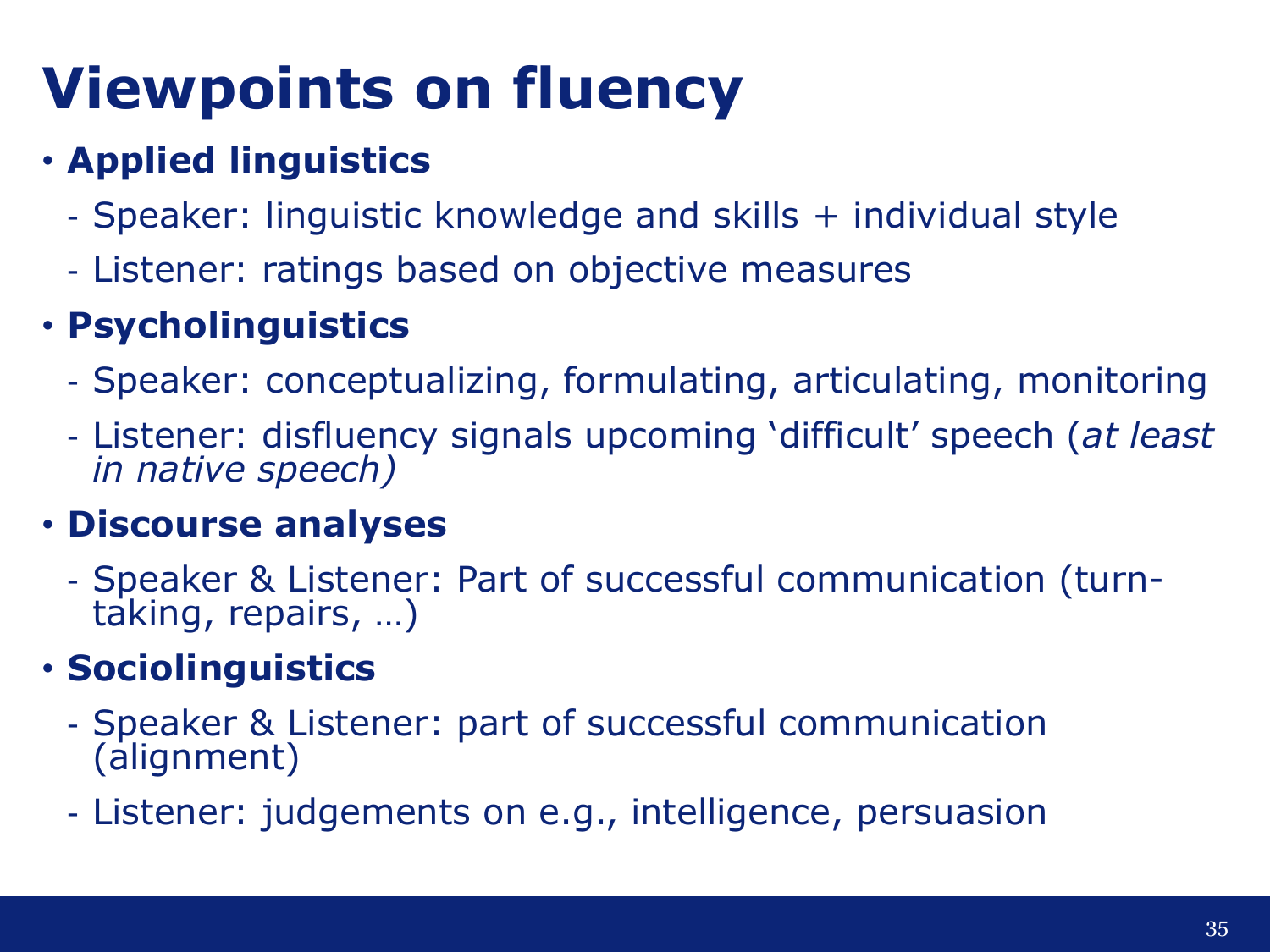### **Current realization of the notion of fluency in language testing**

#### **IELTS, ACTFL-OPI, TOEFL, PTEA:**

#### *Judges have instructions to consider as disfluent speech:*

- Occurrence of (unnatural) filled and unfilled pauses
- Slow (or unnatural, staccato) pace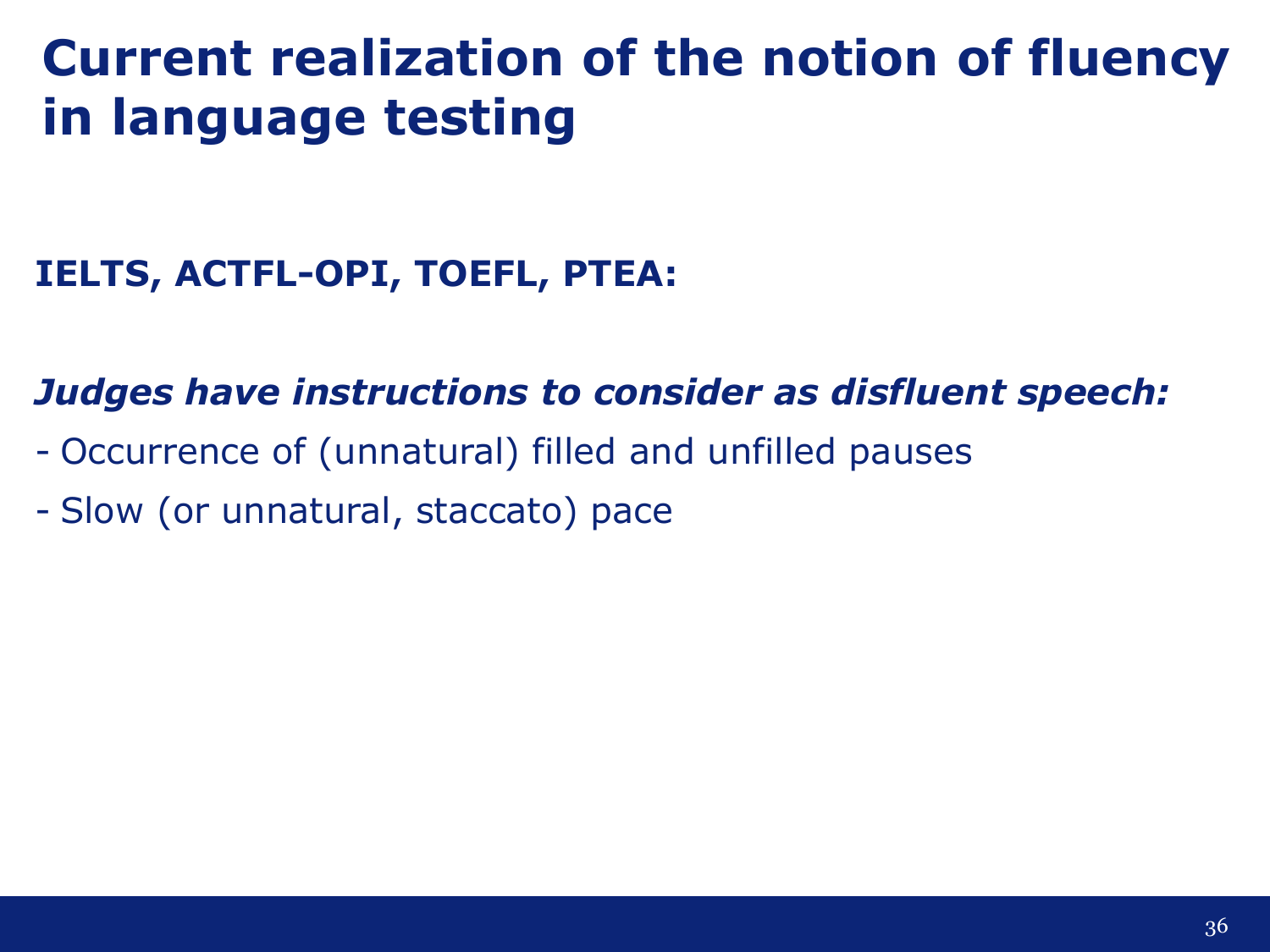### **Some lessons for testing**

- Not every aspect of objective and judged fluency has to do with proficiency: fluency is in part personal speaking style
- Disfluencies are not only signals of trouble in formulating but are also helpful signals for the listener
- Disfluencies are part of successful communication
- Pairing participants in assessments can be unfair (alignment)

#### **We need to find out how to distinguish between 'proficiency'-fluency and communicative fluency**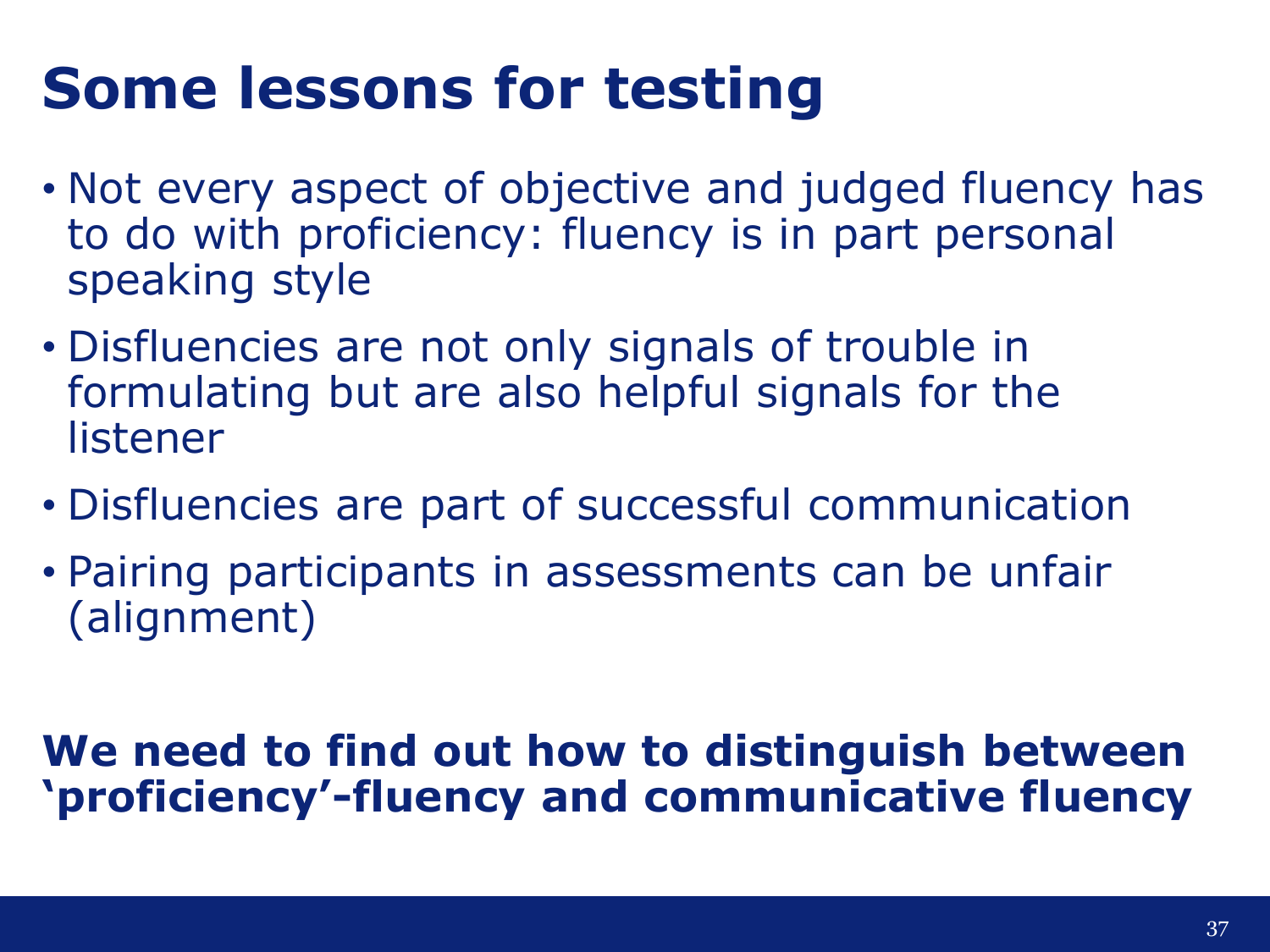#### **Research in collaboration with:**

Hans Rutger Bosker (MPI, Nijmegen) Jens Branum (Universiteit Leiden) Jan Hulstijn (UvA) Arjen Florijn (UvA) Anne-France Pinget (UU) Hugo Quené (UU) Ted Sanders (UU) Rob Schoonen (RU) Margarita Steinel (UvA)

#### **Questions:** n.h.de.jong@hum.leidenuniv.nl



**LRC TOOLS FOR ANGUAGE** TEACHERS **& STUDENTS** 

# ICLON